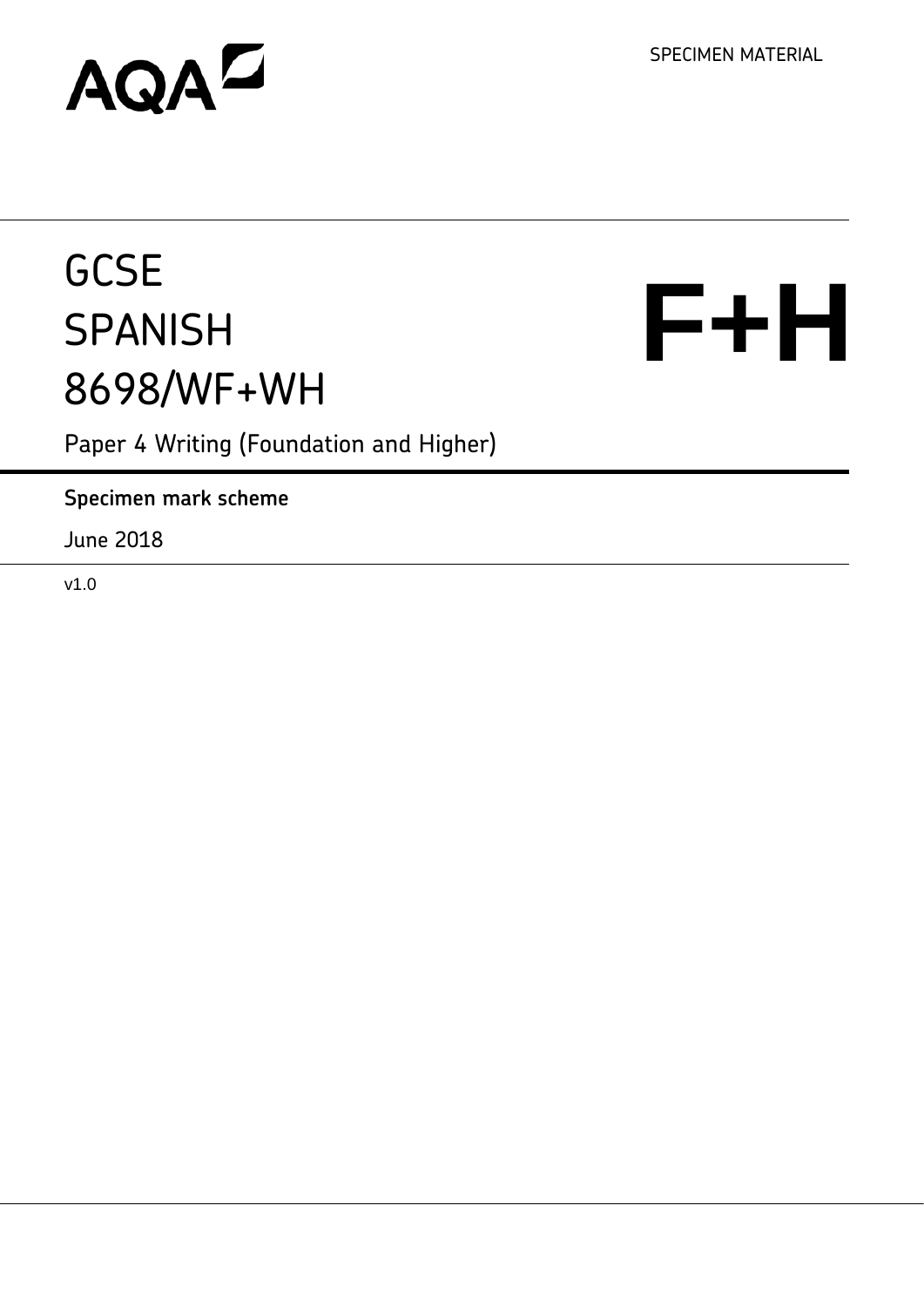Mark schemes are prepared by the Lead Assessment Writer and considered, together with the relevant questions, by a panel of subject teachers. This mark scheme includes any amendments made at the standardisation events which all associates participate in and is the scheme which was used by them in this examination. The standardisation process ensures that the mark scheme covers the students' responses to questions and that every associate understands and applies it in the same correct way. As preparation for standardisation each associate analyses a number of students' scripts. Alternative answers not already covered by the mark scheme are discussed and legislated for. If, after the standardisation process, associates encounter unusual answers which have not been raised they are required to refer these to the Lead Assessment Writer.

It must be stressed that a mark scheme is a working document, in many cases further developed and expanded on the basis of students' reactions to a particular paper. Assumptions about future mark schemes on the basis of one year's document should be avoided; whilst the guiding principles of assessment remain constant, details will change, depending on the content of a particular examination paper.

Further copies of this mark scheme are available from aqa.org.uk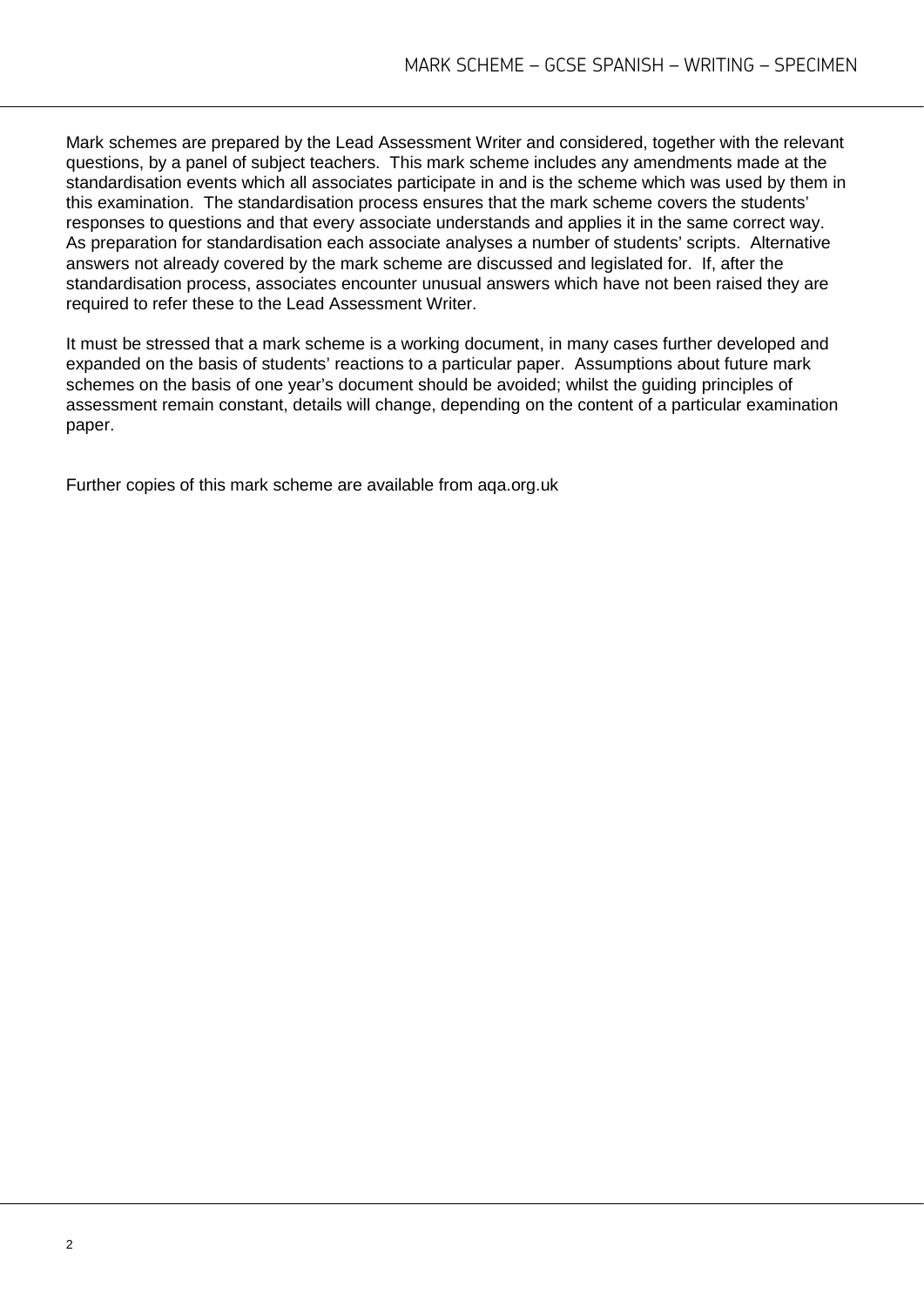#### **Level of response marking instructions**

Level of response mark schemes are broken down into levels, each of which has a descriptor. The descriptor for the level shows the average performance for the level. There are marks in each level.

Before you apply the mark scheme to a student's answer read through the answer and annotate it (as instructed) to show the qualities that are being looked for. You can then apply the mark scheme.

# **Step 1 Determine a level**

Start at the lowest level of the mark scheme and use it as a ladder to see whether the answer meets the descriptor for that level. The descriptor for the level indicates the different qualities that might be seen in the student's answer for that level. If it meets the lowest level then go to the next one and decide if it meets this level, and so on, until you have a match between the level descriptor and the answer. With practice and familiarity you will find that for better answers you will be able to quickly skip through the lower levels of the mark scheme.

When assigning a level you should look at the overall quality of the answer and not look to pick holes in small and specific parts of the answer where the student has not performed quite as well as the rest. If the answer covers different aspects of different levels of the mark scheme you should use a best fit approach for defining the level and then use the variability of the response to help decide the mark within the level, ie if the response is predominantly level 3 with a small amount of level 4 material it would be placed in level 3 but be awarded a mark near the top of the level because of the level 4 content.

#### **Step 2 Determine a mark**

Once you have assigned a level you need to decide on the mark. The descriptors on how to allocate marks can help with this. The exemplar materials used during standardisation will help. There will be an answer in the standardising materials which will correspond with each level of the mark scheme. This answer will have been awarded a mark by the Lead Examiner. You can compare the student's answer with the example to determine if it is the same standard, better or worse than the example. You can then use this to allocate a mark for the answer based on the Lead Examiner's mark on the example.

You may well need to read back through the answer as you apply the mark scheme to clarify points and assure yourself that the level and the mark are appropriate.

Indicative content in the mark scheme is provided as a guide for examiners. It is not intended to be exhaustive and you must credit other valid points. Students do not have to cover all of the points mentioned in the Indicative content to reach the highest level of the mark scheme.

An answer which contains nothing of relevance to the question must be awarded no marks.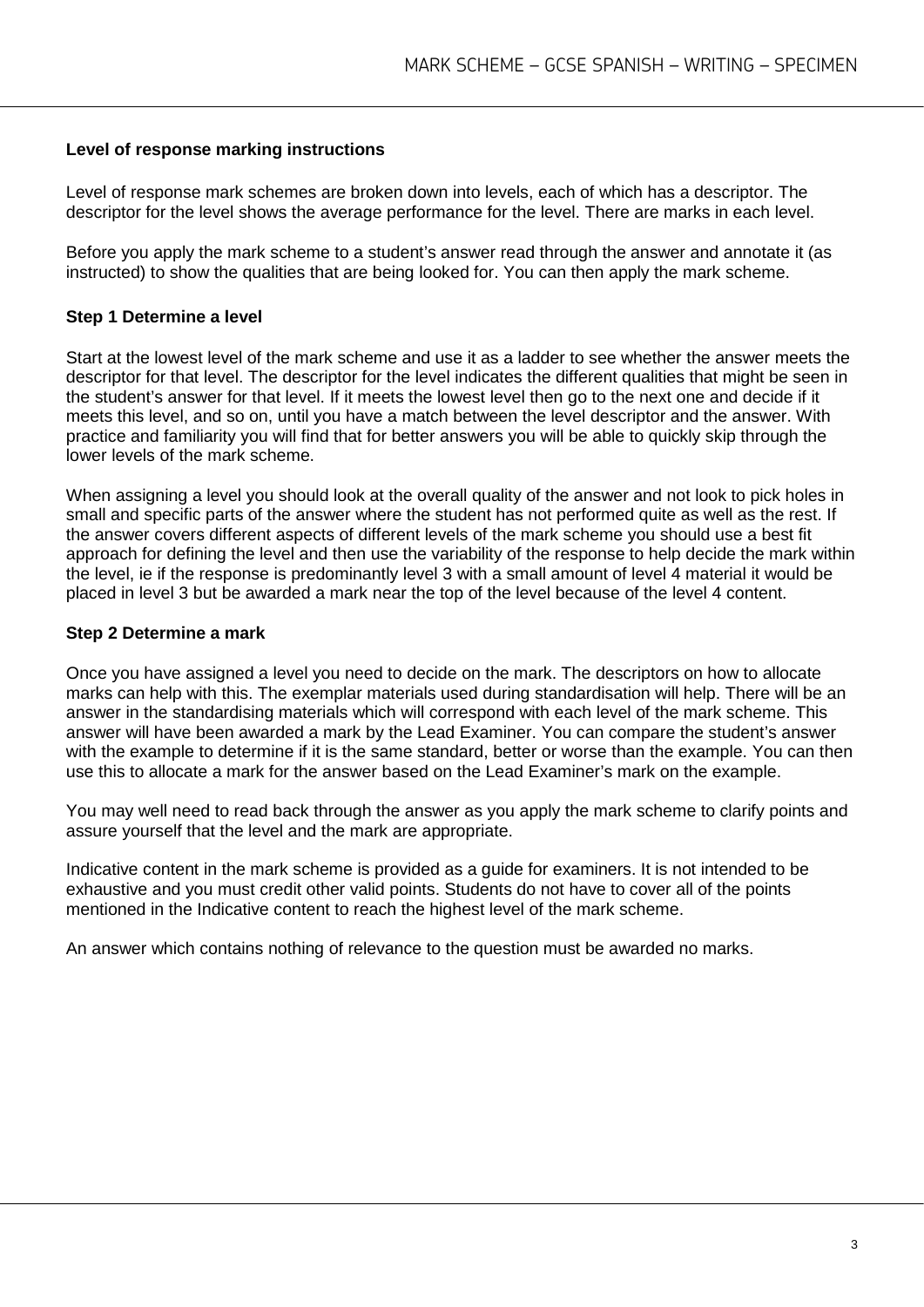# **Foundation Tier**

Marks will be allocated in the following way at Foundation Tier:

|            | <b>Communication</b> | <b>Content</b> | <b>Quality of</b><br>language | Conveying<br>key<br>messages | <b>Application of</b><br>grammatical<br>knowledge of<br>language and<br><b>structures</b> | <b>Total</b> |
|------------|----------------------|----------------|-------------------------------|------------------------------|-------------------------------------------------------------------------------------------|--------------|
| Question 1 |                      |                |                               |                              |                                                                                           | 8            |
| Question 2 |                      | 10             | 6                             |                              |                                                                                           | 16           |
| Question 3 |                      |                |                               | 5                            | 5                                                                                         | 10           |
| Question 4 |                      | 10             | 6                             |                              |                                                                                           | 16           |
| Total      |                      | 20             | 12                            | 5                            | 5                                                                                         | 50           |

# **Question 01**

For this question, students are required to write four sentences. Each sentence is marked according to the following criteria. The maximum mark is 8.

**[8 marks]**

| <b>Mark</b>  | <b>Communication</b>                                                                |
|--------------|-------------------------------------------------------------------------------------|
| $\mathbf{2}$ | The relevant message is clearly communicated.                                       |
| 1            | The message is relevant but has some ambiguity and causes a delay in communication. |
| 0            | The message is irrelevant or cannot be understood.                                  |

The following indicative content is an example of the responses that students may give to this question.

|      | 2 marks                                | 1 mark                         | 0 marks        |           |
|------|----------------------------------------|--------------------------------|----------------|-----------|
| 01.1 | Hay una familia en el<br>campo.        | Soy una familia en<br>el campo | Familia photo  | [2 marks] |
| 01.2 | Hace buen tiempo y<br>sol.             | Tiene sol                      | <b>Bueno</b>   | [2 marks] |
| 01.3 | Beben refrescos y<br>comen bocadillos. | Comida y bebida                | Me gusta beber | [2 marks] |
| 01.4 | Un chico monta en bici.                | Chico bici                     | Chico en bike  | [2 marks] |
|      |                                        |                                |                |           |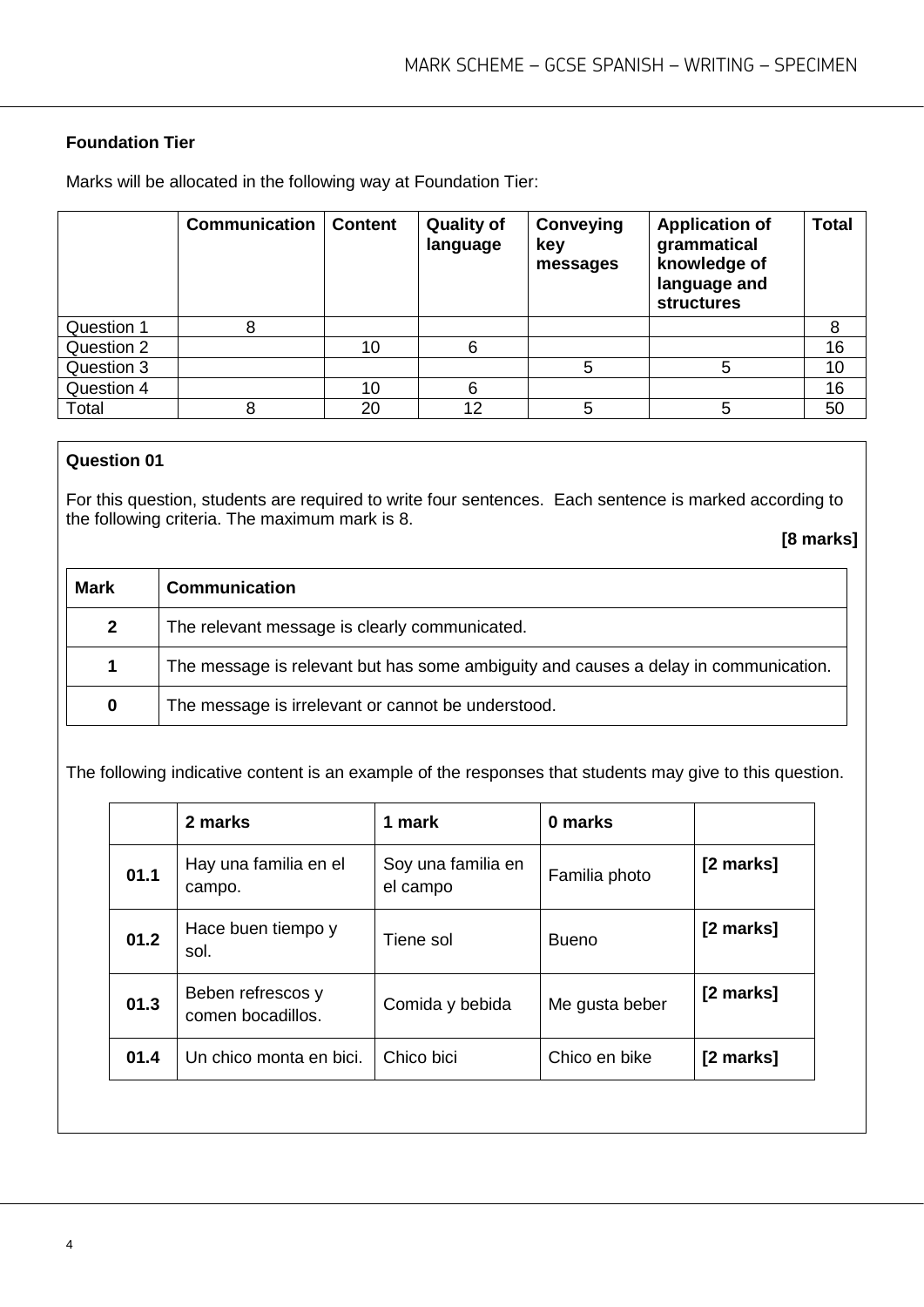For this question there are four compulsory bullet points, which are assessed for Content (10 marks) and Quality of language (6 marks), as specified in the criteria below. The maximum mark is 16. The student is expected to produce approximately 40 words over the whole question. The number of words is approximate and you must mark all work produced by the student.

#### **[16 marks]**

# **Content**

| Level          | <b>Marks</b> | <b>Response</b>                                                                                                                                             |
|----------------|--------------|-------------------------------------------------------------------------------------------------------------------------------------------------------------|
| 5              | $9 - 10$     | A full coverage of the required information. Communication is clear.                                                                                        |
| 4              | $7 - 8$      | A good coverage of the required information. Communication is mostly clear<br>but perhaps with occasional lapses.                                           |
| 3              | $5-6$        | A reasonable coverage of the required information. Communication is<br>generally clear but there are likely to be lapses.                                   |
| $\mathfrak{p}$ | $3-4$        | A partial coverage of the required information. Communication is sometimes<br>clear but there are instances where messages are not conveyed.                |
| 1              | $1 - 2$      | A minimal coverage of the required information. Communication is often not<br>clear and there may be frequent instances where messages are not<br>conveyed. |
| 0              | $\Omega$     | The content does not meet the standard required for Level 1 at this tier                                                                                    |

# **Quality of language**

| Level        | <b>Marks</b> | <b>Response</b>                                                                                                                          |
|--------------|--------------|------------------------------------------------------------------------------------------------------------------------------------------|
| 3            | $5-6$        | Uses a variety of appropriate vocabulary and grammatical structures.<br>Generally accurate.                                              |
| $\mathbf{c}$ | $3 - 4$      | Vocabulary and grammatical structures generally appropriate to the task,<br>with some attempt at variety. More accurate than inaccurate. |
|              | $1 - 2$      | Vocabulary and structures used may be limited, repetitive or inappropriate.<br>There may be frequent errors.                             |
| O            | 0            | The language produced does not meet the standard required for Level 1 at<br>this tier.                                                   |

# **Notes**

A mark of zero for Content automatically results in a mark of zero for Quality of language, but apart from that, the Content mark does not limit the mark for Quality of language.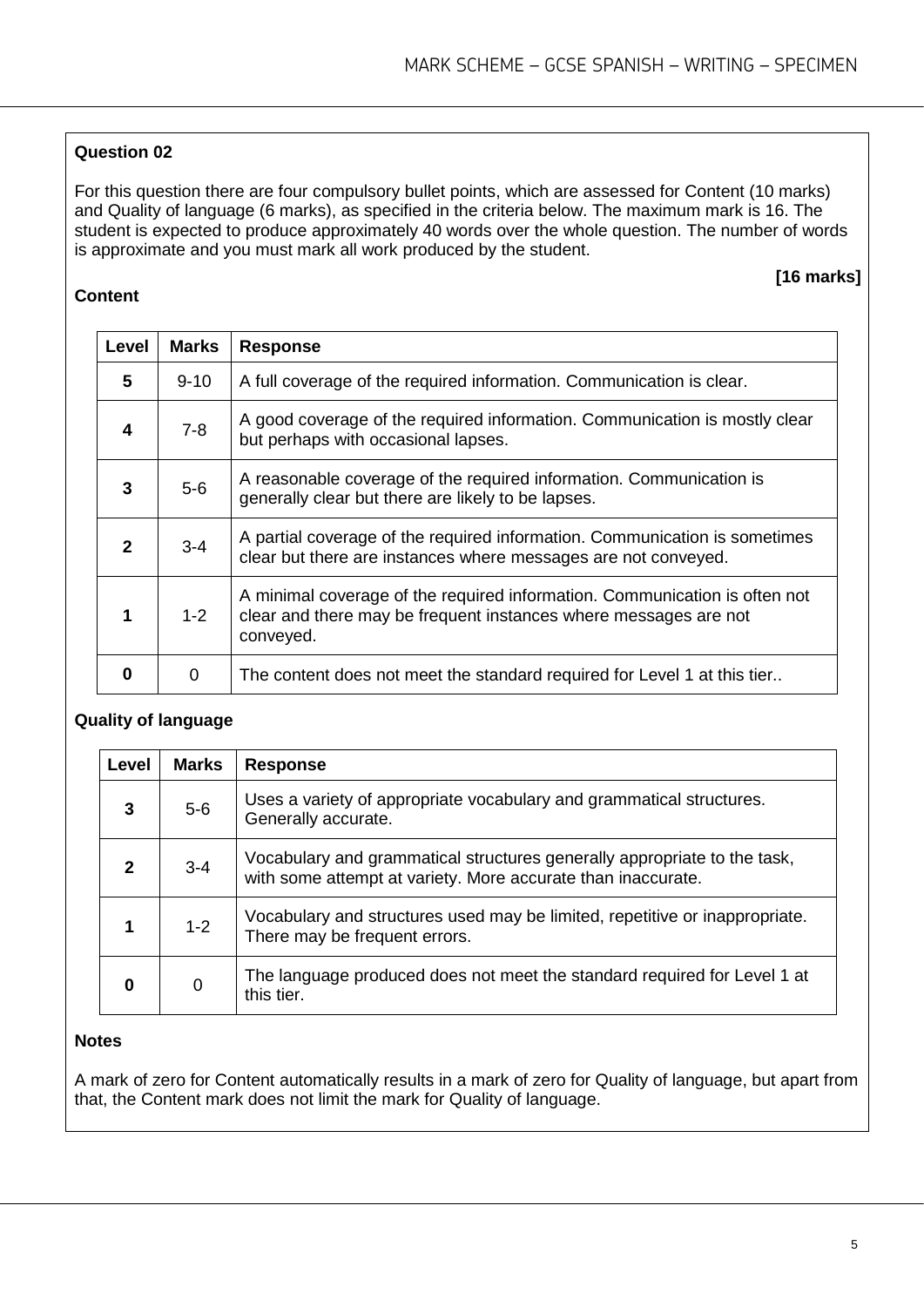The following indicative content is an example of the response that students may give to this question.

Me gusta escuchar música. Mi grupo favorito se llama One Direction. Juego al tenis y practico la natación. No voy mucho al cine porque las entradas son caras. Prefiero la comida china y hay un buen restaurante cerca de mi casa. (41 words)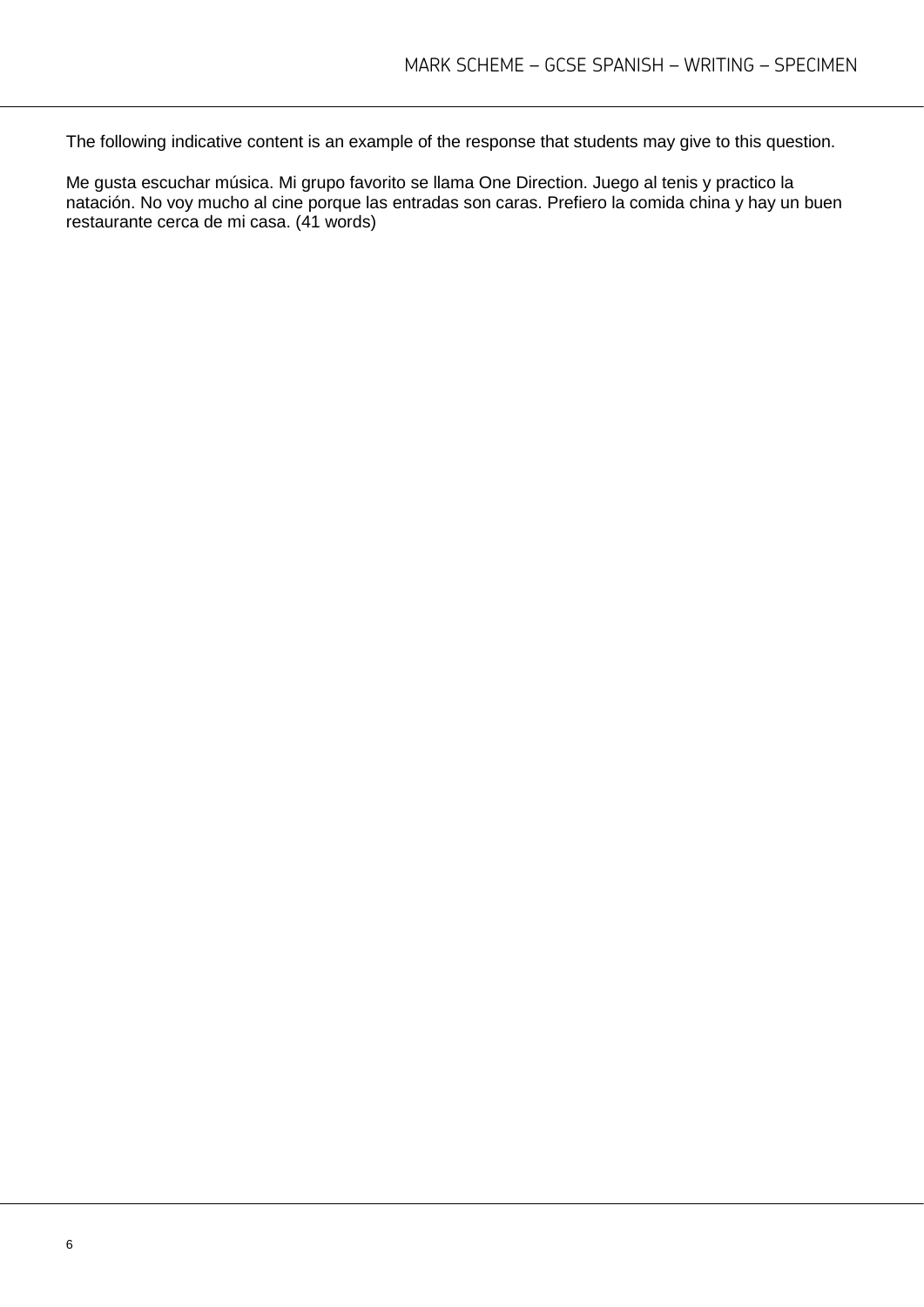The translation is assessed for Conveying key messages (5 marks) and Application of grammatical knowledge of language and structures (5 marks), as specified in the criteria below. The maximum mark is 10. When awarding the marks, the student's response across all five sentences should be considered as a whole.

#### **[10 marks]**

#### **Conveying key messages**

| Level | <b>Marks</b>  | <b>Response</b>                       |
|-------|---------------|---------------------------------------|
| 5     | 5             | All key messages are conveyed.        |
| 4     | 4             | Nearly all key messages are conveyed. |
| 3     | 3             | Most key messages are conveyed.       |
| 2     | $\mathcal{P}$ | Some key messages are conveyed.       |
|       |               | Few key messages are conveyed.        |
| 0     | 0             | No key messages are conveyed.         |

#### **Application of grammatical knowledge of language and structures**

| Level        | <b>Marks</b> | <b>Response</b>                                                                        |
|--------------|--------------|----------------------------------------------------------------------------------------|
| 5            | 5            | Very good knowledge of vocabulary and structures; highly accurate.                     |
| 4            | 4            | Good knowledge of vocabulary and structures; generally accurate.                       |
| 3            | 3            | Reasonable knowledge of vocabulary and structures; more accurate than<br>inaccurate.   |
| $\mathbf{2}$ | 2            | Limited knowledge of vocabulary and structures; generally inaccurate.                  |
| 1            | 1            | Very limited knowledge of vocabulary and structures; highly inaccurate.                |
| 0            | 0            | The language produced does not meet the standard required for Level 1 at<br>this tier. |

# **Notes**

A mark of zero for Conveying key messages automatically results in a mark of zero for Application of grammatical knowledge of language and structures, but apart from that, the Conveying key messages mark does not limit the mark for Application of grammatical knowledge of language and structures.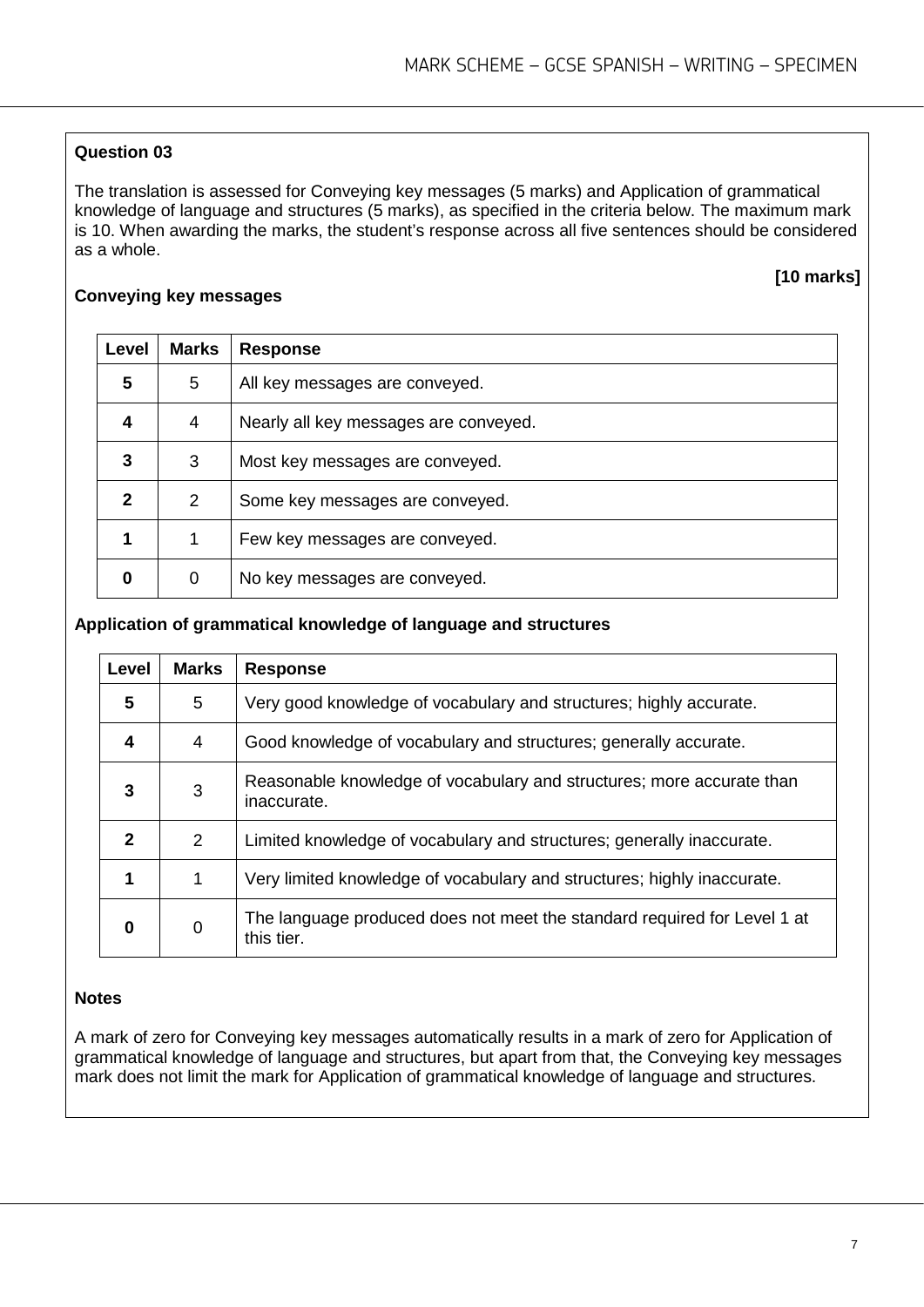# **Indicative content**

The following indicative content is an example of a response which would be awarded full marks.

|   | I have a computer in my bedroom.                     | Tengo un ordenador / una computadora en mi<br>dormitorio / mi habitación / mi cuarto.                              |
|---|------------------------------------------------------|--------------------------------------------------------------------------------------------------------------------|
| 2 | I watch the television with my sister.               | Veo / Miro la televisión / la tele con mi hermana.                                                                 |
| 3 | We eat breakfast at eight o'clock.                   | Tomamos el desayuno / Desayunamos a las ocho<br>/ 8.                                                               |
| 4 | want to have a shower because it uses<br>less water. | Quiero ducharme / Me quiero duchar / Quiero<br>tomar una ducha porque usa / utiliza / uso / utilizo<br>menos agua. |
| 5 | We went to the park last Sunday.                     | Fuimos al parque / Anduvimos al parque el<br>domingo pasado.                                                       |

Other reasonable alternative translations will also be accepted.

#### **Exemplification of mark scheme**

To exemplify the marking criteria for *Conveying key messages* and *Application of grammatical knowledge of language and structures*, a range of exemplar student responses have been provided below with a commentary.

#### **Student 1**

- 1. Tengo un ordenator en mi habitacion.<br>2. Veo la télé con mi hermana.
- 2. Veo la télé con mi hermana.<br>3. Comemos el desavuno a las
- 3. Comemos el desayuno a las 8.
- 4. Me quero duchar por que uso menos agua.<br>5. Fuemos el parque el pasado domingo.
- 5. Fuemos el parque el pasado domingo.

#### Conveying key messages = **5 marks**

Application of grammatical knowledge of language and structures = **4 marks**

All key messages are conveyed, albeit with some slips with accents, spellings, vocabulary and verb formations. As such, the response is generally, rather than highly accurate.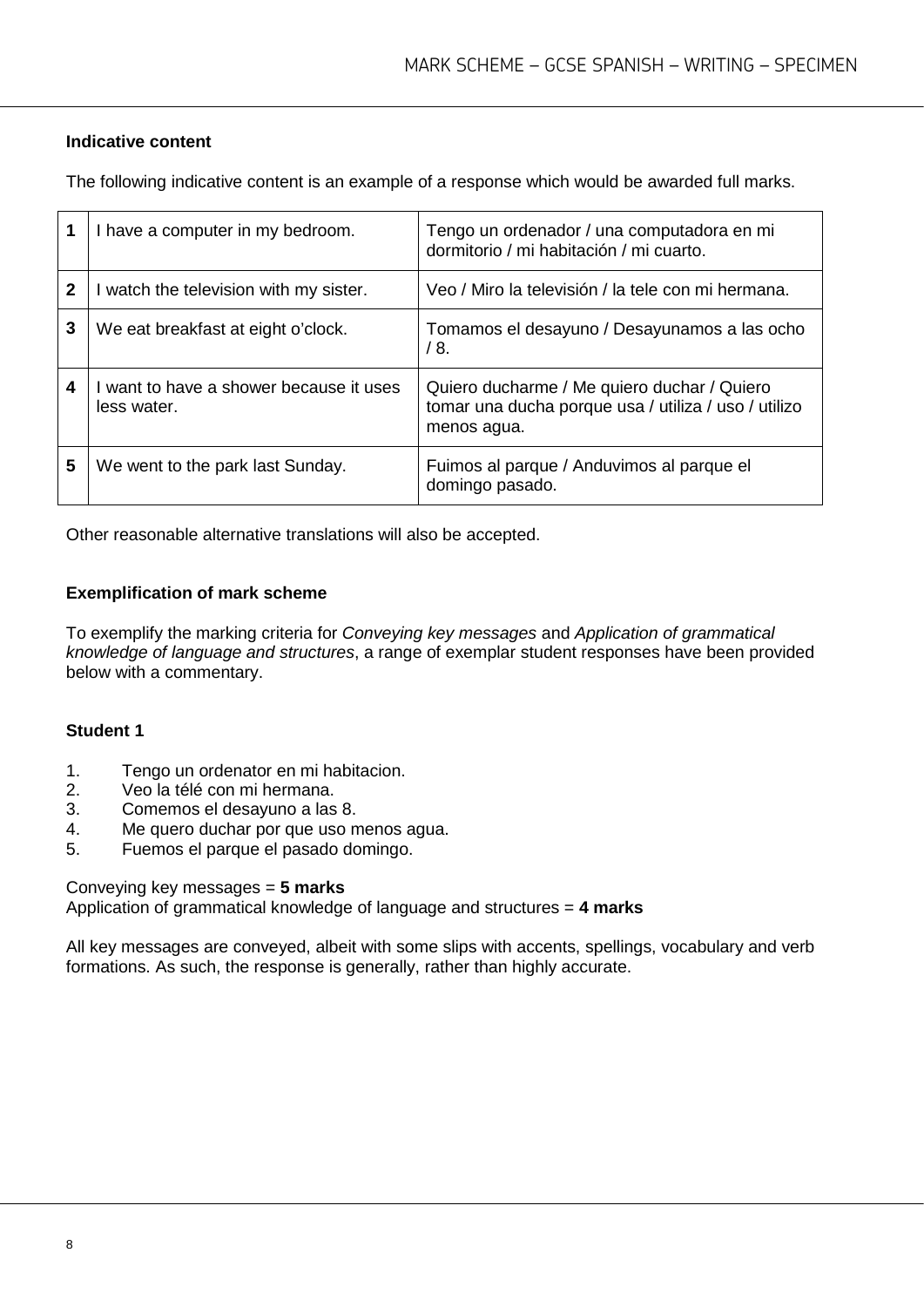# **Student 2**

- 1. Tengo un ordenador en mi habitación.
- 2. Veo la tele con mi hermano.<br>3. Tomamos el desavuno a las
- 3. Tomamos el desayuno a las ocho.
- 4. Quiero bañarme porque utiliza menos agua.<br>5. Fuimos al parque el domingo pasado.
- 5. Fuimos al parque el domingo pasado.

Conveying key messages = **4 marks**

Application of grammatical knowledge of language and structures = **5 marks**

Nearly all the key messages are conveyed (confusion of brother / sister and bathing / showering causes some lack of clarity). Nevertheless, the piece is highly accurate with a very good knowledge of vocabulary and structures (just 2 words incorrect out of 30).

# **Student 3**

- 1. Hay un computador en mis habatacion.
- 2. Veo television con mis hermaña.
- 3. Comer breako ocho.<br>4. Me duchar porque es
- 4. Me duchar porque es no agua.<br>5. Fuemos al parke pasado sabac
- 5. Fuemos al parke pasado sabado.

Conveying key messages = **3 marks**

Application of grammatical knowledge of language and structures = **2 marks**

Most key messages are conveyed (The verb is wrong in Task 1 but the concept is conveyed, Task 3 is almost completely wrong, some of task 4 is discernible, there are spelling errors and the day is wrong in Task 5). The response is generally inaccurate with limited knowledge of vocabulary and structures.

# **Student 4**

- 1. Tengo computer en dormitorio.
- 2. Television con hermana.<br>3. El desayuno las 8.
- 3. El desayuno las 8.
- 4. ……………..aqua
- Parque domingo

Conveying key messages = **2 marks**

Application of grammatical knowledge of language and structures = **1 mark**

Some key messages are conveyed but there is a very limited knowledge of vocabulary and the response is highly inaccurate, with just one verb used throughout.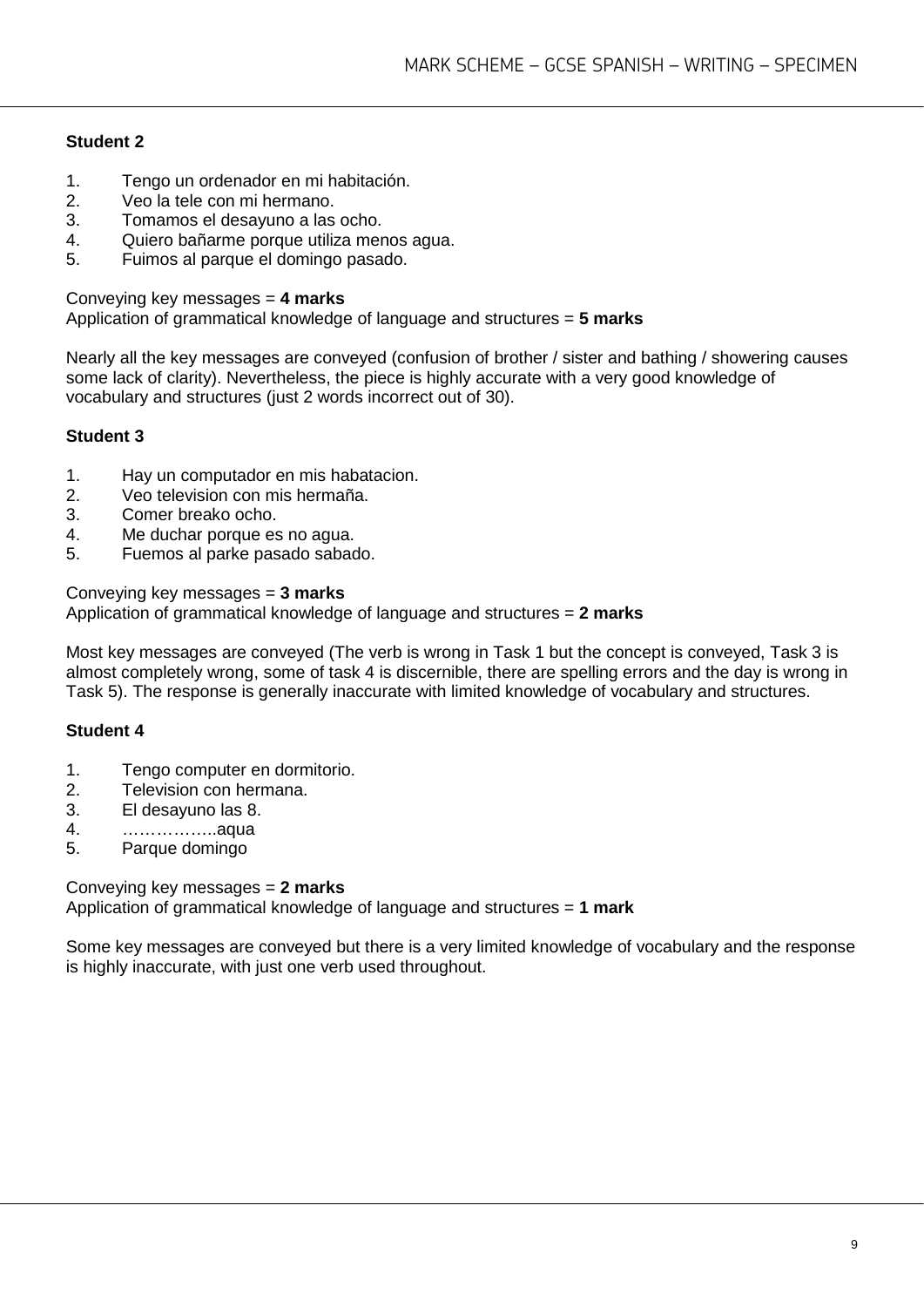# **Student 5**

- 1. Computador en dormitorio.<br>2. Tele con hermana.
- 2. Tele con hermana.<br>3. ---------- ocho.
- 3. ---------- ocho.<br>4. No agua.
- 4. No aqua.<br>5. -------------
- 5. ---------------------------

Conveying key messages = **1 mark** Application of grammatical knowledge of language and structures = **0 marks**

Few key messages are conveyed (there is some idea of a 'computer in bedroom' and of 'television with sister', but the rest of the messages fail to communicate). The language produced does not meet the standard required for Level 1 at this tier since no verb forms are attempted, there are a good many gaps in vocabulary and the student resorts to a few known words only.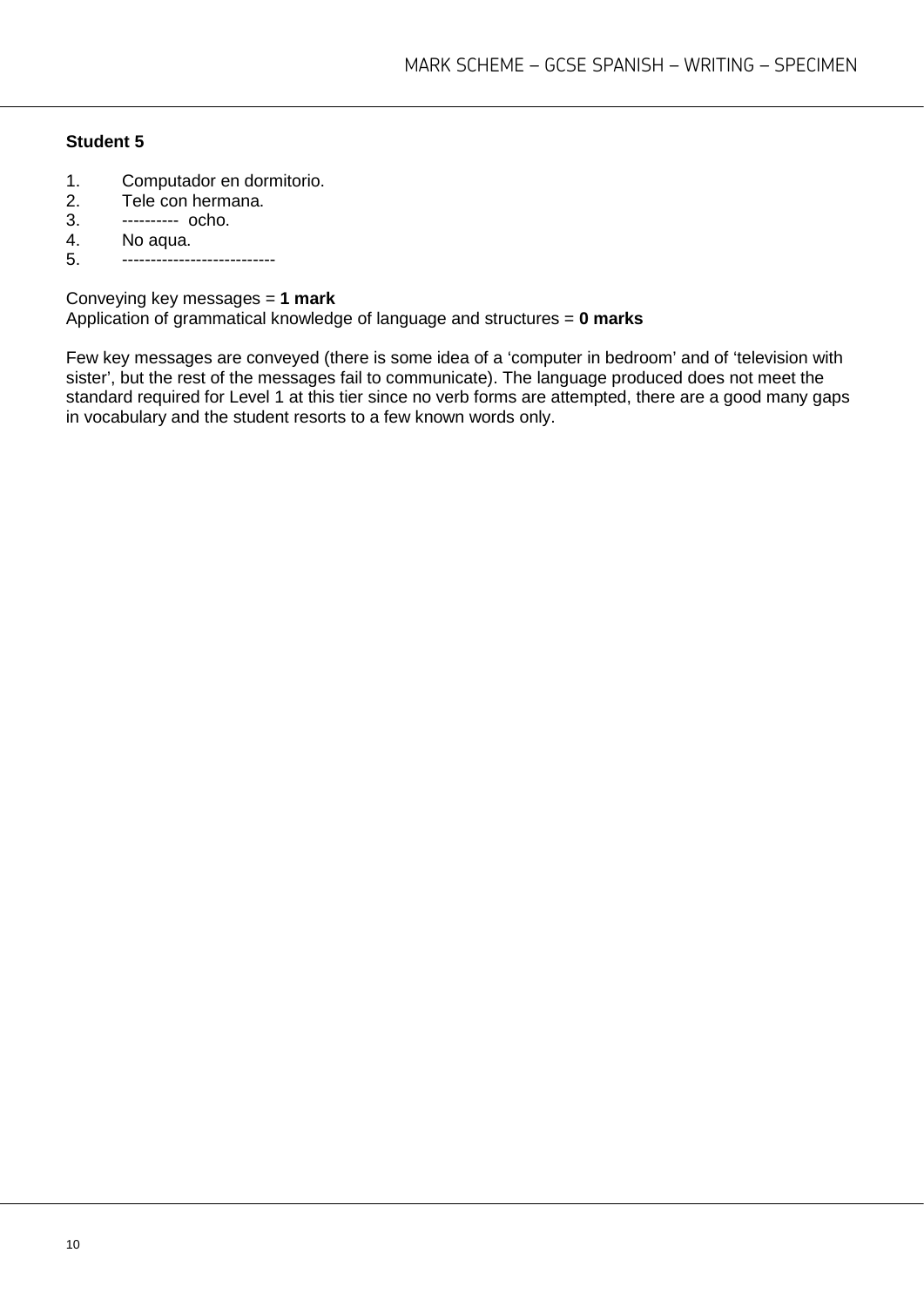For this question, there are four compulsory bullet points which are assessed for Content (10 marks) and Quality of language (6 marks), as specified in the criteria below. The maximum mark is 16. The student is expected to produce approximately 90 words for this task. The number of words is approximate and you must mark all work produced by the student.

# **Content**

 **[16 marks]**

| Level | <b>Marks</b> | <b>Response</b>                                                                                                                                                                                                                         |
|-------|--------------|-----------------------------------------------------------------------------------------------------------------------------------------------------------------------------------------------------------------------------------------|
| 5     | $9 - 10$     | A very good response covering all aspects of the task. Communication is<br>clear and a lot of information is conveyed. Opinions are expressed.                                                                                          |
| 4     | $7-8$        | A good response covering all aspects of the task. Communication is<br>mostly clear but perhaps with occasional lapses. Quite a lot of information<br>is conveyed. Opinions are expressed.                                               |
| 3     | $5-6$        | A reasonable response covering almost all aspects of the task.<br>Communication is generally clear but there are likely to be lapses. Some<br>information is conveyed. An opinion is expressed.                                         |
| 2     | $3 - 4$      | A basic response covering some aspects of the task. Communication is<br>sometimes clear but there are instances where messages break down.<br>Little information is conveyed. An opinion is expressed.                                  |
| 1     | $1 - 2$      | A limited response covering some aspects of the task. Communication is<br>often not clear and there may be frequent instances where messages<br>break down. Very little information is conveyed. There may be no<br>opinions expressed. |
| n     | O            | The content does not meet the standard required for Level 1 at this tier.                                                                                                                                                               |

#### **Notes**

There may be some imbalance in the coverage of the four compulsory bullet points but, provided at least some coverage of all bullet points is evident, students will have access to full marks where the other criteria are met.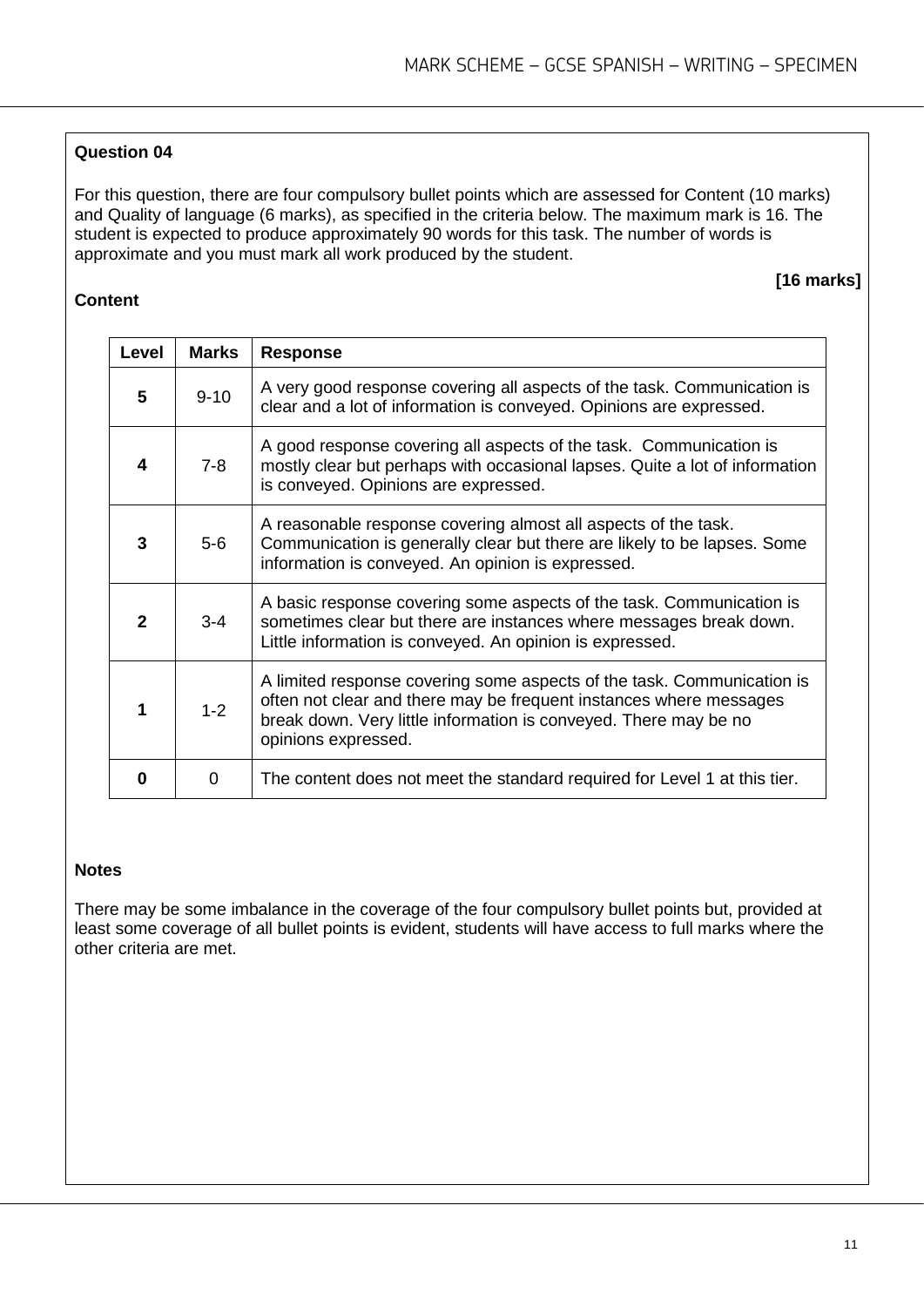| <b>Quality of language</b> |              |                                                                                                                                                                                                                                                                                                                                                                                                                                                                      |  |
|----------------------------|--------------|----------------------------------------------------------------------------------------------------------------------------------------------------------------------------------------------------------------------------------------------------------------------------------------------------------------------------------------------------------------------------------------------------------------------------------------------------------------------|--|
| Level                      | <b>Marks</b> | <b>Response</b>                                                                                                                                                                                                                                                                                                                                                                                                                                                      |  |
| 3                          | $5-6$        | A variety of appropriate vocabulary is used. Complex structures and<br>sentences are attempted. There are references to three time frames,<br>which are largely successful. Errors are mainly minor. Some more serious<br>errors may occur, particularly in complex structures and sentences, but<br>the intended meaning is nearly always clear. The style and register are<br>appropriate.                                                                         |  |
| $\mathbf{2}$               | $3 - 4$      | Some variety of appropriate vocabulary is used. There may be some<br>attempt at complex structures and sentences. There are references to at<br>least two different time frames, although these may not always be<br>successful. There may be some major errors, and more frequent minor<br>errors, but overall the response is more accurate than inaccurate and the<br>intended meaning is usually clear. The style and register may not always<br>be appropriate. |  |
|                            | $1 - 2$      | The range of vocabulary may be narrow, repetitive and/or inappropriate to<br>the needs of the task. Sentences are mainly short and simple or may not<br>be properly constructed. There may be frequent major and minor errors.<br>Little or no awareness of style and register.                                                                                                                                                                                      |  |
| 0                          | $\Omega$     | The language produced does not meet the standard required for Level 1<br>at this tier.                                                                                                                                                                                                                                                                                                                                                                               |  |

# **Notes**

(a) A major error is one which seriously affects communication.

(b) A mark of zero for Content automatically results in a mark of zero for Quality of language. Apart from that, the Content mark does not limit the mark for Quality of language.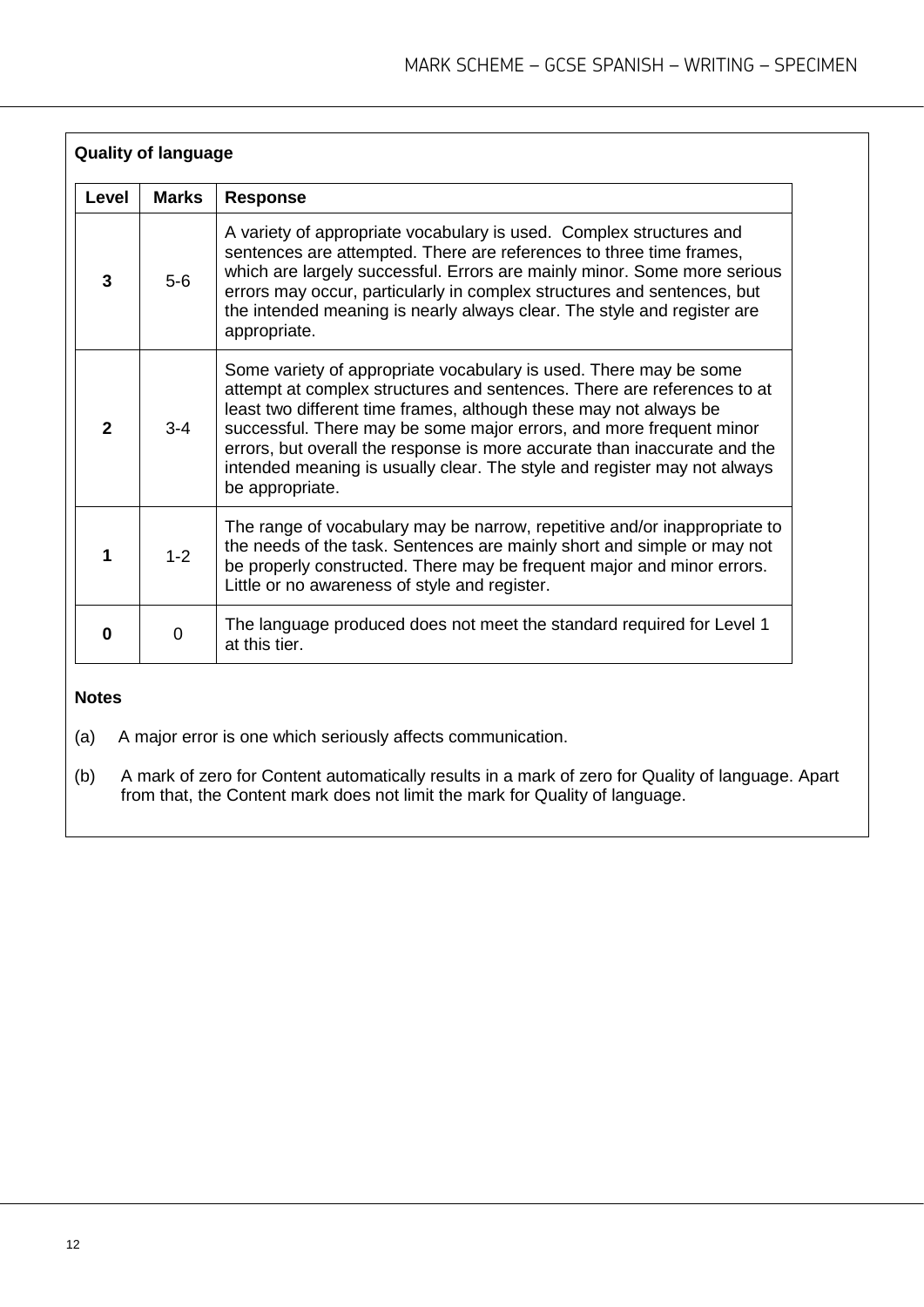The following indicative content is an example of the response that students may give to this question. It demonstrates a balanced coverage of the compulsory bullet points.

| <b>Either</b> | Question<br>04.1 | This is a possible response (indicative content):<br>Para mi cumpleaños compré un nuevo móvil con el dinero que mis padres me<br>regalaron. Es estupendo porque puedo mandar mensajes gratis. Después, mi<br>familia y yo fuimos a la bolera. Desafortunadamente no gané, pero lo pasé bien.<br>En general, me gusta el colegio porque tengo muchos amigos y suelo sacar<br>buenas notas. Mis exámenes van bien, pero el examen de física que hice ayer<br>fue muy difícil. En setiembre voy a continuar con mis estudios porque mi colegio<br>es bueno y no hay muchos trabajos en mi ciudad. (89 words) |
|---------------|------------------|-----------------------------------------------------------------------------------------------------------------------------------------------------------------------------------------------------------------------------------------------------------------------------------------------------------------------------------------------------------------------------------------------------------------------------------------------------------------------------------------------------------------------------------------------------------------------------------------------------------|
|               |                  | $[16$ marks]                                                                                                                                                                                                                                                                                                                                                                                                                                                                                                                                                                                              |
| or            | Question<br>04.2 | This is a possible response (indicative content):<br>Prefiero ir al extranjero porque hace mejor tiempo. En España fui a la playa, tomé<br>el sol y jugué al fútbol con mi hermano. Fue estupendo, ya que salimos mucho a<br>cenar también. En España hace mucho calor y las tiendas se cierran desde la                                                                                                                                                                                                                                                                                                  |
|               |                  | una hasta las cinco. Este verano voy a ir a Gales porque nos encanta el paisaje<br>bonito y mis abuelos viven allí. Creo que es muy importante ir de vacaciones<br>porque trabajamos mucho y es necesario descansar de vez en cuando. (86<br>words)                                                                                                                                                                                                                                                                                                                                                       |
|               |                  | [16 marks]                                                                                                                                                                                                                                                                                                                                                                                                                                                                                                                                                                                                |

However, there may be some imbalance in the coverage of the compulsory bullet points but, provided at least some coverage of all bullet points is evident, students will still have access to full marks where the other criteria are met. To exemplify this, the following alternative indicative content is provided.

| <b>Either</b> | Question<br>04.1 | Celebré mi último cumpleaños con una gran fiesta en mi casa. Lo pasé bomba<br>porque vinieron mis amigos y también mi familia. Había comida y refrescos y<br>pasamos toda la noche charlando y bailando. ¡Qué risa! Mis amigos me<br>regalaron dinero y el sábado voy a comprarme nueva ropa que me gusta mucho<br>porque está muy de moda. El colegio es un rollo porque tengo que estudiar tanto<br>y mis exámenes son fatales. En setiembre no voy a volver al colegio porque<br>tengo un trabajo donde hice mis prácticas laborales, en una farmacia local. (94<br>words)<br>$[16$ marks] |
|---------------|------------------|-----------------------------------------------------------------------------------------------------------------------------------------------------------------------------------------------------------------------------------------------------------------------------------------------------------------------------------------------------------------------------------------------------------------------------------------------------------------------------------------------------------------------------------------------------------------------------------------------|
| or            | Question<br>04.2 | Visité Barcelona el verano pasado y me gustó mucho porque es una ciudad<br>preciosa. Allí cenan a las diez de la noche; fue demasiado tarde para mí. Este<br>verano iré a Madrid con mis compañeros de clase y esperamos la visita con<br>mucha ilusión porque hay tanto que ver y hacer allí. Serán mis primeras<br>vacaciones sin mis padres. ¡Qué bien! He ahorrado algún dinero pero mi padre<br>dijo que me va a dar más. Quiero comprarme una camiseta del Real Madrid. Me<br>gustan las vacaciones porque es importante descansar. (90 words)<br>$[16$ marks]                          |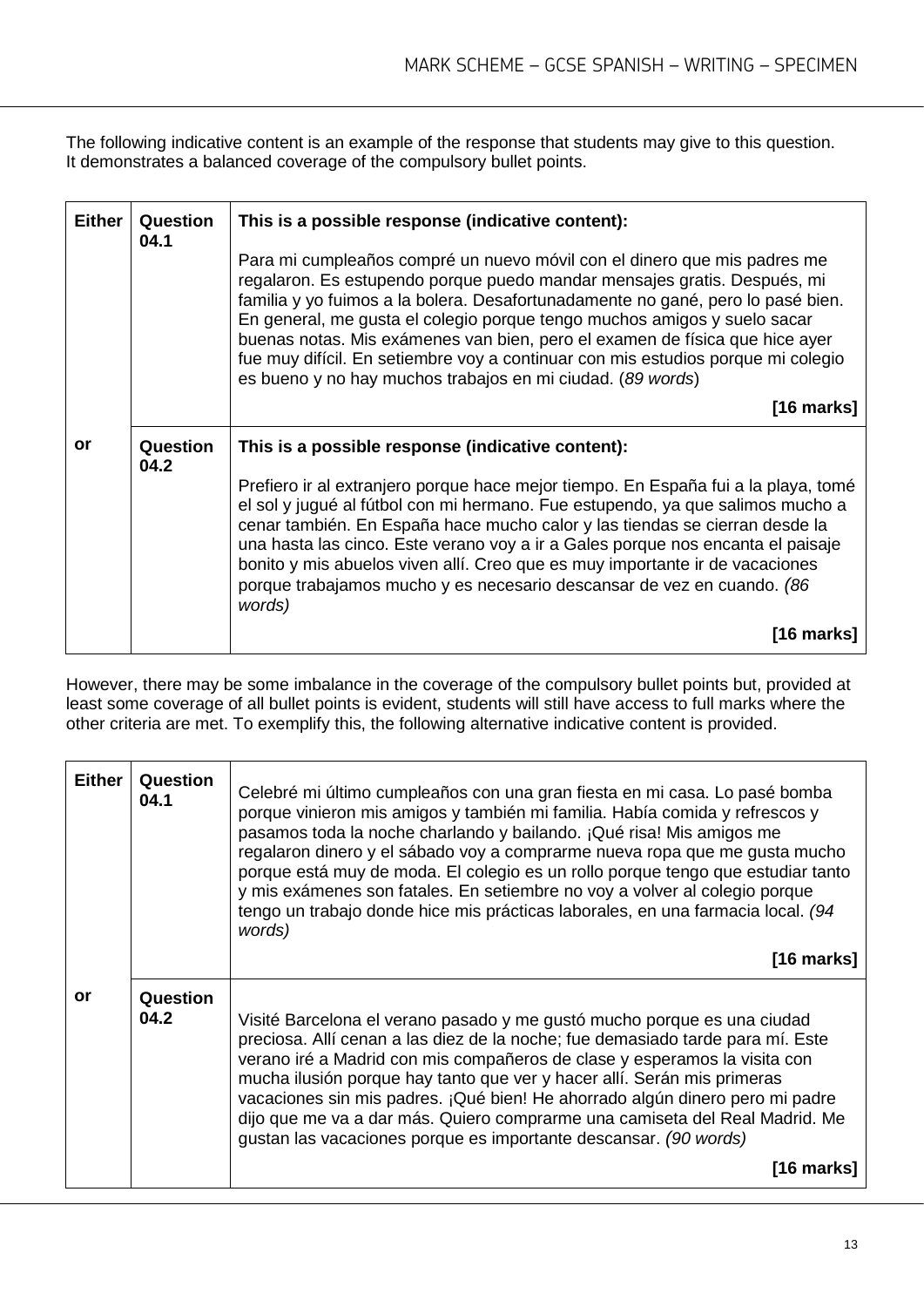**[16 marks]**

# **Higher Tier**

Marks will be allocated in the following way at Higher Tier:

|            | <b>Content</b> | <b>Quality of</b><br>language | Range of<br>language | <b>Accuracy</b> | Conveying<br>key<br>messages | <b>Application of</b><br>grammatical<br>knowledge of<br>language and<br><b>structures</b> | <b>Total</b> |
|------------|----------------|-------------------------------|----------------------|-----------------|------------------------------|-------------------------------------------------------------------------------------------|--------------|
| Question 1 | 10             |                               |                      |                 |                              |                                                                                           | 16           |
| Question 2 | 15             |                               | 12                   | 5               |                              |                                                                                           | 32           |
| Question 3 |                |                               |                      |                 |                              |                                                                                           | 12           |
| Total      | 25             |                               | 12                   | 5               |                              | 6                                                                                         | 60           |

# **Question 01**

For this question, there are four compulsory bullet points which are assessed for Content (10 marks) and Quality of language (6 marks), as specified in the criteria below. The maximum mark is 16. The student is expected to produce approximately 90 words for this task. The number of words is approximate and you must mark all work produced by the student.

#### **Content**

| Level | <b>Marks</b> | <b>Response</b>                                                                                                                                                                                                                        |
|-------|--------------|----------------------------------------------------------------------------------------------------------------------------------------------------------------------------------------------------------------------------------------|
| 5     | $9 - 10$     | A very good response covering all aspects of the task. Communication is<br>clear and a lot of information is conveyed. Opinions are expressed.                                                                                         |
| 4     | $7 - 8$      | A good response covering all aspects of the task. Communication is<br>mostly clear but perhaps with occasional lapses. Quite a lot of information<br>is conveyed. Opinions are expressed.                                              |
| 3     | $5-6$        | A reasonable response covering almost all aspects of the task.<br>Communication is generally clear but there are likely to be lapses. Some<br>information is conveyed. An opinion is expressed.                                        |
| 2     | $3 - 4$      | A basic response covering some aspects of the task. Communication is<br>sometimes clear but there are instances where messages break down.<br>Little information is conveyed. An opinion is expressed.                                 |
| 1     | $1 - 2$      | A limited response covering some aspects of the task Communication is<br>often not clear and there may be frequent instances where messages<br>break down. Very little information is conveyed. There may be no<br>opinions expressed. |
| ŋ     | $\Omega$     | The content does not meet the standard required for Level 1 at this tier.                                                                                                                                                              |

#### **Notes**

There may be some imbalance in the coverage of the four compulsory bullet points but, provided at least some coverage of all bullet points is evident, students will have access to full marks where the other criteria are met.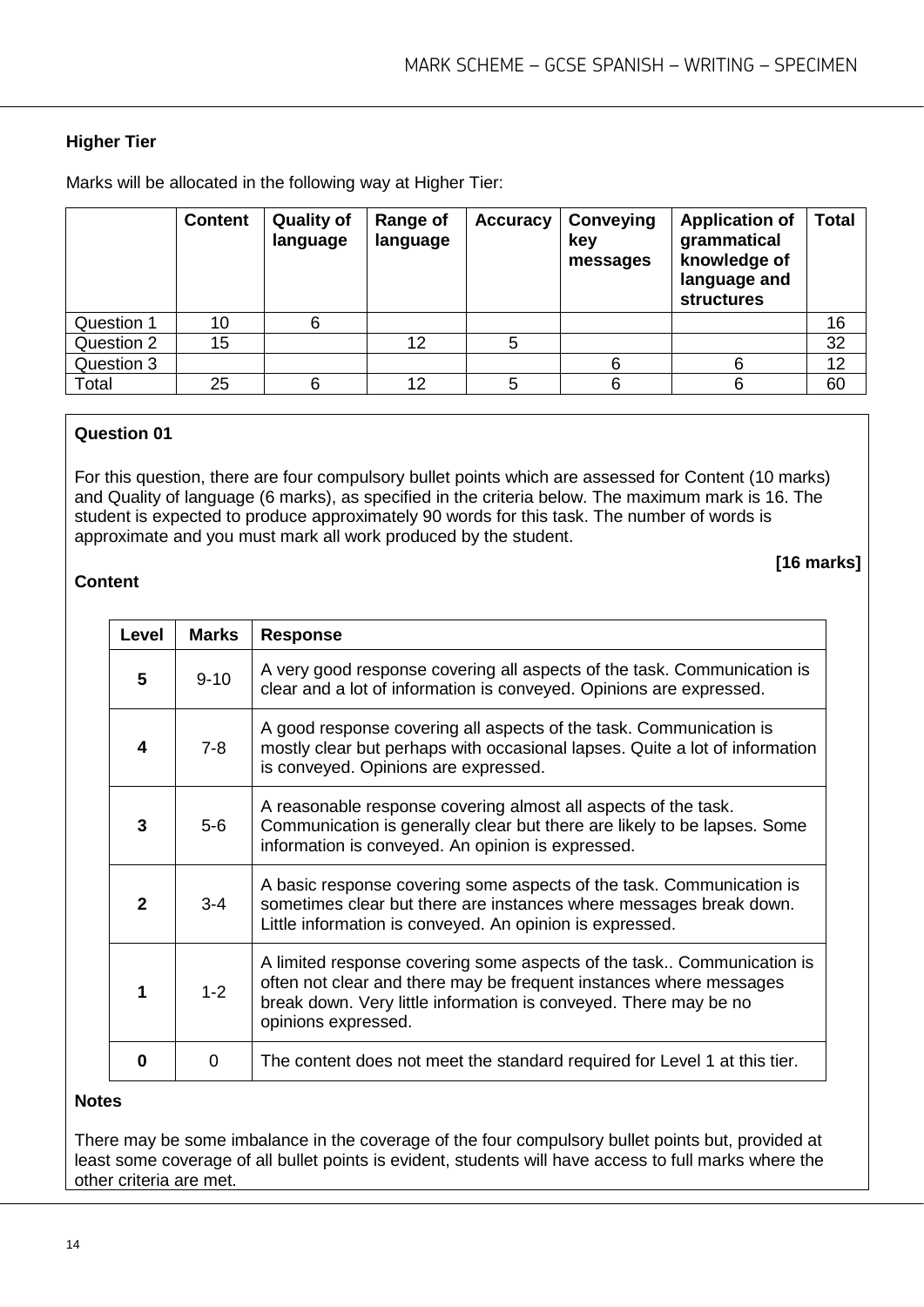|              | <b>Quality of language</b> |                                                                                                                                                                                                                                                                                                                                                                                                                                                                      |  |
|--------------|----------------------------|----------------------------------------------------------------------------------------------------------------------------------------------------------------------------------------------------------------------------------------------------------------------------------------------------------------------------------------------------------------------------------------------------------------------------------------------------------------------|--|
| Level        | <b>Marks</b>               | <b>Response</b>                                                                                                                                                                                                                                                                                                                                                                                                                                                      |  |
| 3            | $5-6$                      | A variety of appropriate vocabulary is used. Complex structures and<br>sentences are attempted. There are references to three time frames,<br>which are largely successful. Errors are mainly minor. Some more serious<br>errors may occur, particularly in complex structures and sentences, but<br>the intended meaning is nearly always clear. The style and register are<br>appropriate.                                                                         |  |
| $\mathbf{2}$ | $3 - 4$                    | Some variety of appropriate vocabulary is used. There may be some<br>attempt at complex structures and sentences. There are references to at<br>least two different time frames, although these may not always be<br>successful. There may be some major errors, and more frequent minor<br>errors, but overall the response is more accurate than inaccurate and the<br>intended meaning is usually clear. The style and register may not always<br>be appropriate. |  |
|              | $1 - 2$                    | The range of vocabulary may be narrow, repetitive and/or inappropriate to<br>the needs of the task. Sentences are mainly short and simple or may not<br>be properly constructed. There may be frequent major and minor errors.<br>Little or no awareness of style and register.                                                                                                                                                                                      |  |
| 0            | $\Omega$                   | The language produced does not meet the standard required for Level 1<br>at this tier.                                                                                                                                                                                                                                                                                                                                                                               |  |

# **Notes**

(a) A major error is one which seriously affects communication.

(b) A mark of zero for Content automatically results in a mark of zero for Quality of language. Apart from that, the Content mark does not limit the mark for Quality of language.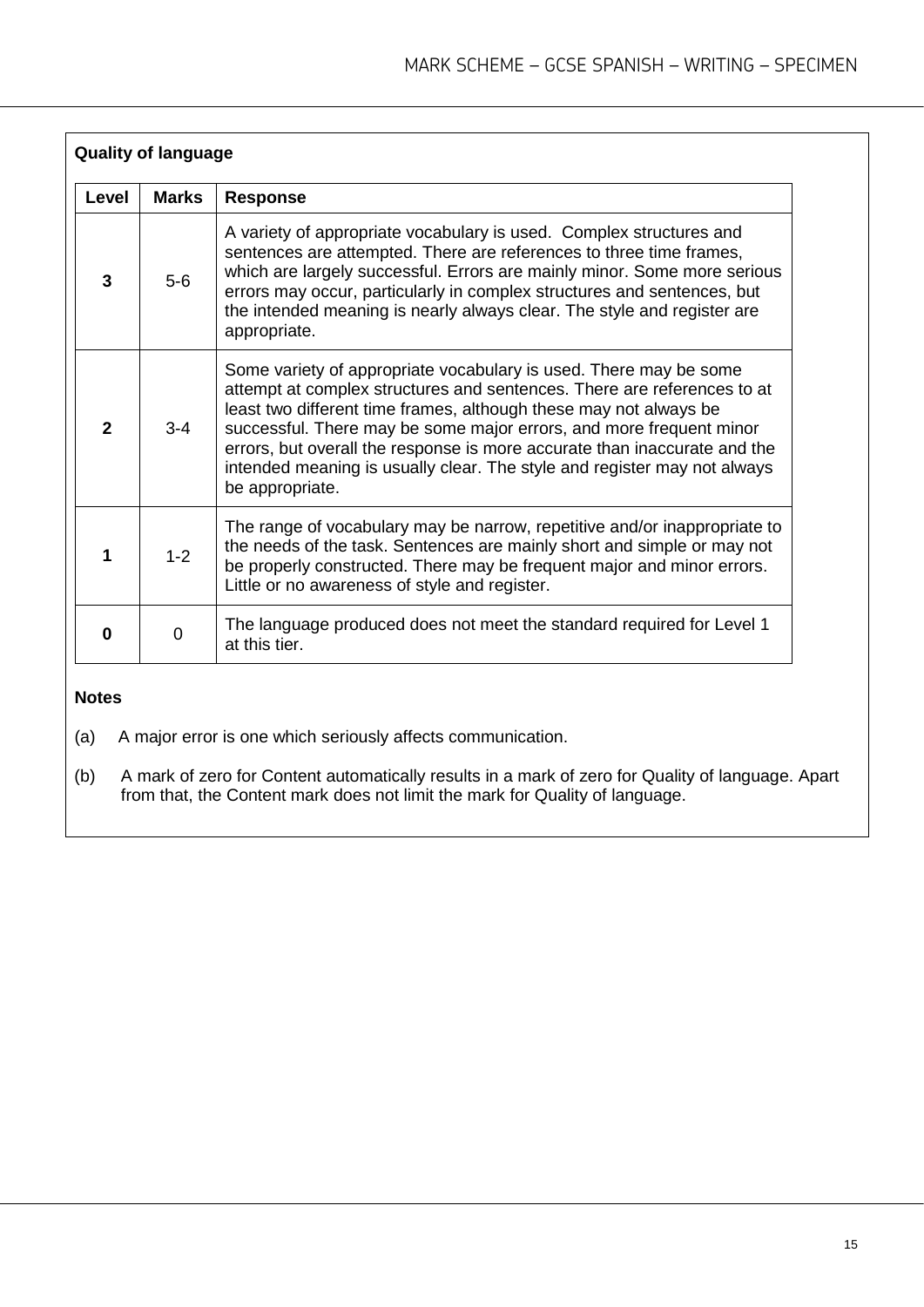The following indicative content is an example of the response that students may give to this question. It demonstrates a balanced coverage of the compulsory bullet points.

| <b>Either</b> | Question<br>01.1 | This is a possible response (indicative content):<br>Para mi cumpleaños compré un nuevo móvil con el dinero que mis padres me<br>regalaron. Es estupendo porque puedo mandar mensajes gratis. Después, mi<br>familia y yo fuimos a la bolera. Desafortunadamente no gané, pero lo pasé bien.<br>En general, me gusta el colegio porque tengo muchos amigos y suelo sacar<br>buenas notas. Mis exámenes van bien, pero el examen de física que hice ayer<br>fue muy difícil. En setiembre voy a continuar con mis estudios porque mi colegio<br>es bueno y no hay muchos trabajos en mi ciudad. (89 words)<br>$[16$ marks] |
|---------------|------------------|---------------------------------------------------------------------------------------------------------------------------------------------------------------------------------------------------------------------------------------------------------------------------------------------------------------------------------------------------------------------------------------------------------------------------------------------------------------------------------------------------------------------------------------------------------------------------------------------------------------------------|
| or            | Question<br>01.2 | This is a possible response (indicative content):<br>Prefiero ir al extranjero porque hace mejor tiempo. En España fui a la playa, tomé<br>el sol y jugué al fútbol con mi hermano. Fue estupendo, ya que salimos mucho a<br>cenar también. En España hace mucho calor y las tiendas se cierran desde la<br>una hasta las cinco. Este verano voy a ir a Gales porque nos encanta el paisaje<br>bonito y mis abuelos viven allí. Creo que es muy importante ir de vacaciones<br>porque trabajamos mucho y es necesario descansar de vez en cuando.<br>$(86$ words)<br>[16 marks]                                           |

However, there may be some imbalance in the coverage of the compulsory bullet points but, provided at least some coverage of all bullet points is evident, students will still have access to full marks where the other criteria are met. To exemplify this, the following alternative indicative content is provided.

| <b>Either</b> | Question<br>01.1 | Celebré mi último cumpleaños con una gran fiesta en mi casa. Lo pasé bomba<br>porque vinieron mis amigos y también mi familia. Había comida y refrescos y<br>pasamos toda la noche charlando y bailando. ¡Qué risa! Mis amigos me<br>regalaron dinero y el sábado voy a comprarme nueva ropa que me gusta mucho<br>porque está muy de moda. El colegio es un rollo porque tengo que estudiar tanto<br>y mis exámenes son fatales. En setiembre no voy a volver al colegio porque<br>tengo un trabajo donde hice mis prácticas laborales, en una farmacia local. (94<br>words)<br>$[16$ marks] |
|---------------|------------------|-----------------------------------------------------------------------------------------------------------------------------------------------------------------------------------------------------------------------------------------------------------------------------------------------------------------------------------------------------------------------------------------------------------------------------------------------------------------------------------------------------------------------------------------------------------------------------------------------|
| or            | Question<br>01.2 | Visité Barcelona el verano pasado y me gustó mucho porque es una ciudad<br>preciosa. Allí cenan a las diez de la noche; fue demasiado tarde para mí. Este<br>verano iré a Madrid con mis compañeros de clase y esperamos la visita con<br>mucha ilusión porque hay tanto que ver y hacer allí. Serán mis primeras<br>vacaciones sin mis padres. ¡Qué bien! He ahorrado algún dinero pero mi padre<br>dijo que me va a dar más. Quiero comprarme una camiseta del Real Madrid. Me<br>gustan las vacaciones porque es importante descansar. (90 words)<br>$[16 \text{ marks}]$                  |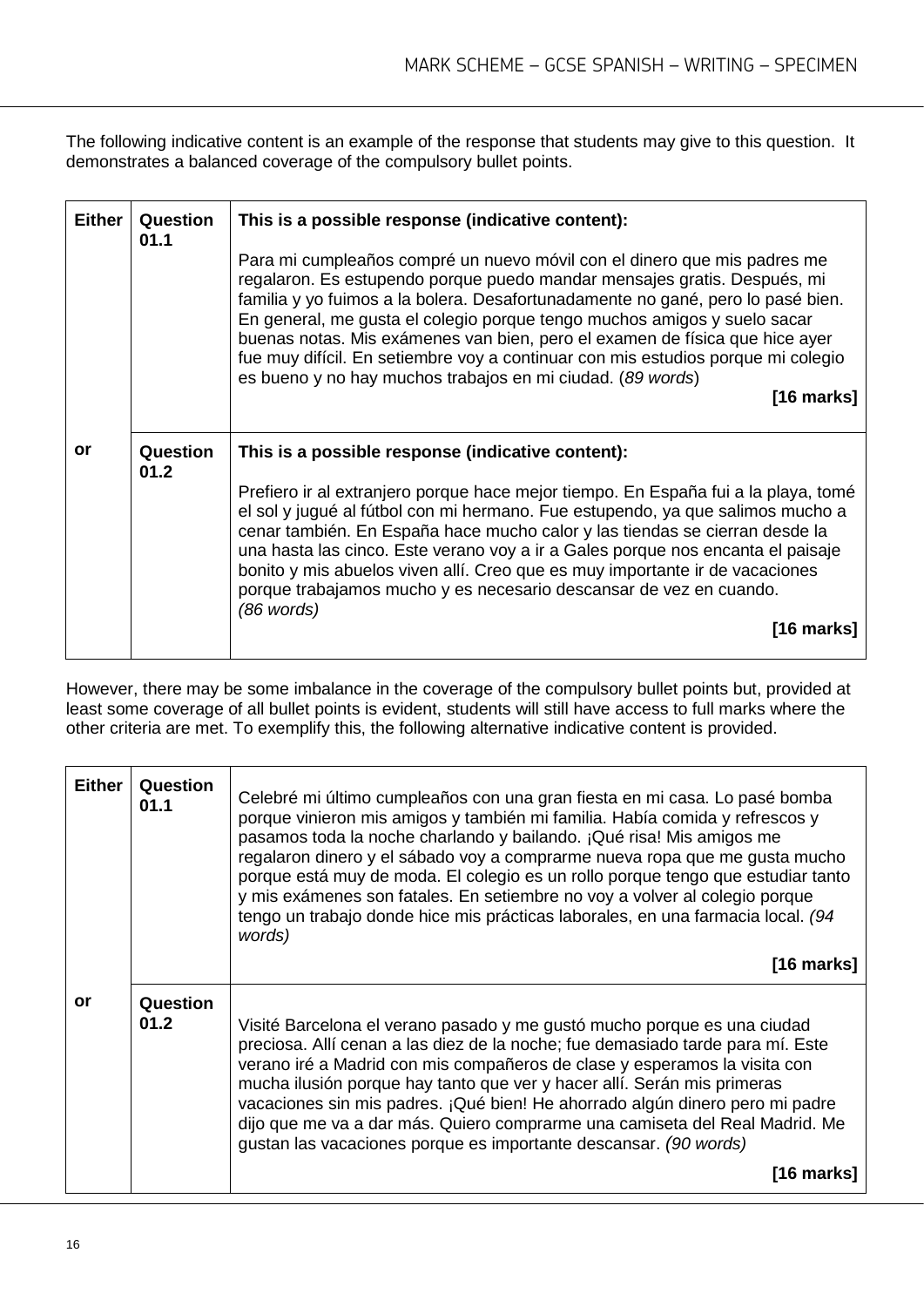For this question there are two compulsory bullet points, which are assessed for Content (15 marks), Range of language (12 marks) and Accuracy (5 marks), as specified in the criteria below. The maximum mark is 32. The student is expected to produce approximately 150 words over the whole question. The number of words is approximate and you must mark all work produced by the student.

#### **[32 marks]**

# **Content**

| Level        | <b>Marks</b> | <b>Response</b>                                                                                                                                                                                         |
|--------------|--------------|---------------------------------------------------------------------------------------------------------------------------------------------------------------------------------------------------------|
| 5            | $13 - 15$    | An excellent response which is fully relevant and detailed, conveying a<br>lot of information. Communication is clear with little or no ambiguity.<br>Opinions are expressed and justified.             |
| 4            | $10 - 12$    | A very good response which is almost always relevant and which<br>conveys a lot of information. Communication is mostly clear but there are<br>a few ambiguities. Opinions are expressed and justified. |
| 3            | $7-9$        | A good response which is generally relevant with quite a lot of<br>information conveyed. Communication is usually clear but there are some<br>ambiguities. Opinions are expressed and may be justified. |
| $\mathbf{2}$ | $4 - 6$      | A reasonable response with some relevant information conveyed.<br>Communication is sometimes clear but there may be instances where<br>messages break down. An opinion is expressed.                    |
|              | $1 - 3$      | A basic response which conveys a limited amount of relevant information.<br>Communication may not be clear and there are instances where<br>messages break down. An opinion may be expressed.           |
| O            | 0            | The content does not meet the standard required for Level 1 at this tier.                                                                                                                               |

#### **Notes**

There may be some imbalance in the coverage of the two compulsory bullet points but, provided at least some coverage of both bullet points is evident, students will have access to full marks where the other criteria are met.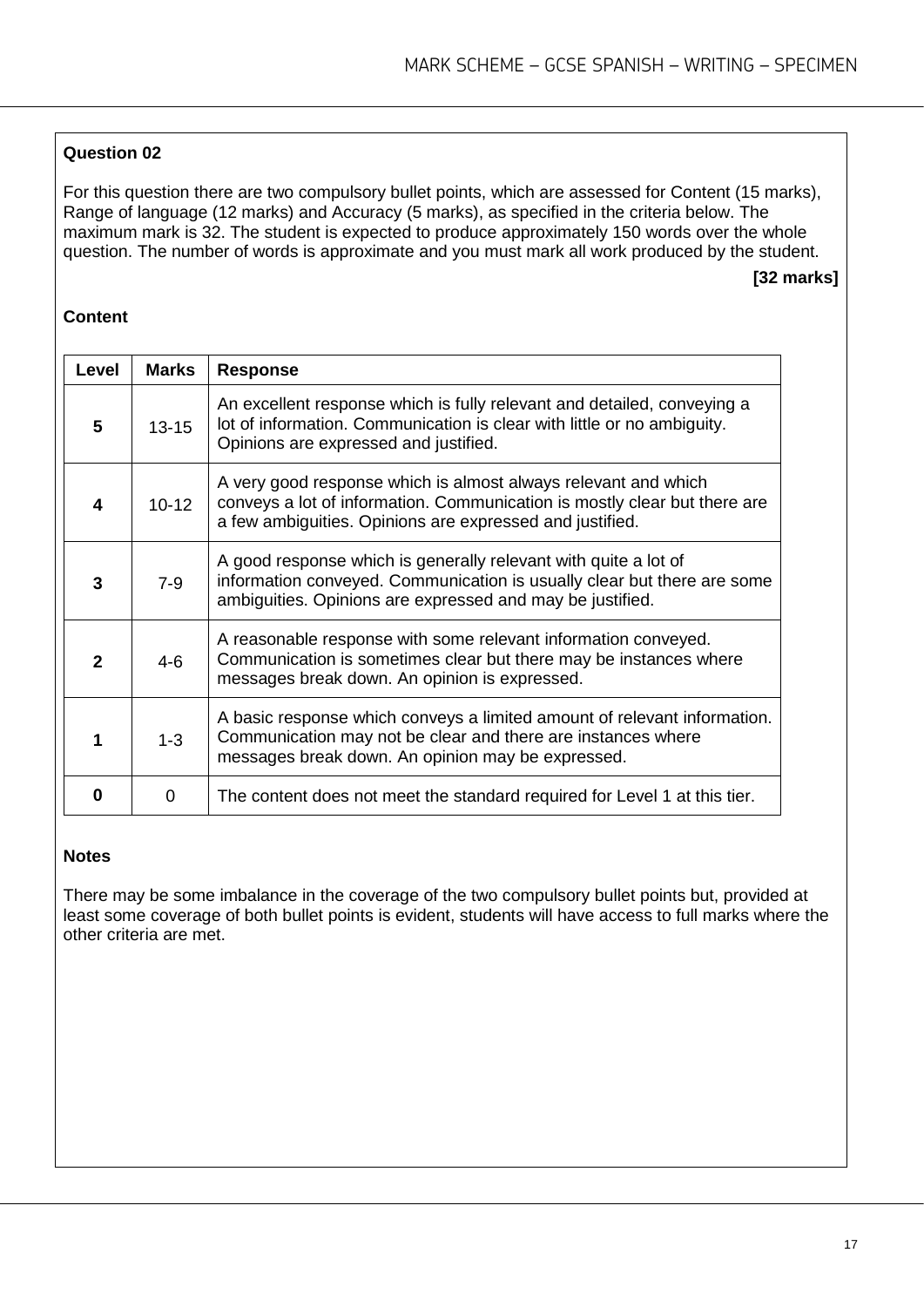|       | <b>Range of language</b> |                                                                                                                                                                                                                                                               |  |
|-------|--------------------------|---------------------------------------------------------------------------------------------------------------------------------------------------------------------------------------------------------------------------------------------------------------|--|
| Level | <b>Marks</b>             | <b>Response</b>                                                                                                                                                                                                                                               |  |
| 4     | $10 - 12$                | Very good variety of appropriate vocabulary and structures. More<br>complex sentences are handled with confidence, producing a fluent piece<br>of coherent writing. The style and register are appropriate.                                                   |  |
| 3     | $7-9$                    | Good variety of appropriate vocabulary and structures. More complex<br>sentences are regularly attempted and are mostly successful, producing<br>a mainly fluent piece of coherent writing with occasional lapses. The style<br>and register are appropriate. |  |
| 2     | $4 - 6$                  | Some variety of appropriate vocabulary and structures. Longer sentences<br>are attempted, using appropriate linking words, often successfully. The<br>style and register may not always be appropriate.                                                       |  |
|       | $1 - 3$                  | Little variety of appropriate vocabulary. Structures are likely to be short<br>and simple. Little or no awareness of style and register.                                                                                                                      |  |
| O     | $\mathbf 0$              | The range of language produced does not meet the standard required for<br>Level 1 at this tier.                                                                                                                                                               |  |

# **Notes**

A mark of zero for Content automatically results in a mark of zero for Range of language. Apart from that, the Content mark does not limit the mark for Range of language

# **Accuracy**

| Level | <b>Marks</b>   | <b>Response</b>                                                                                                                                                                   |
|-------|----------------|-----------------------------------------------------------------------------------------------------------------------------------------------------------------------------------|
| 5     | 5              | Accurate, although there may be a few errors especially in attempts at<br>more complex structures. Verbs and tense formations are secure.                                         |
| 4     | $\overline{4}$ | Generally accurate. Some minor errors. Occasional major errors, usually<br>in attempts at more complex structures. Verbs and tense formations are<br>nearly always correct.       |
| 3     | 3              | Reasonably accurate. There are likely to be minor errors and there may<br>be some major errors, not only in complex structures. Verb and tense<br>formations are usually correct. |
| 2     | 2              | More accurate than inaccurate. The intended meaning is generally clear.<br>Verb and tense formations are sometimes correct.                                                       |
|       |                | There may be major errors and frequent minor ones, and the intended<br>meaning is not always clear. There is only limited success with verb and<br>tense formations.              |
| n     | $\Omega$       | The accuracy does not meet the standard required for Level 1 at this tier.                                                                                                        |

#### **Notes**

(a) A major error is one which seriously affects communication.

(b) A mark of zero for Content automatically results in a mark of zero for Accuracy. Apart from that, the Content mark does not limit the mark for Accuracy.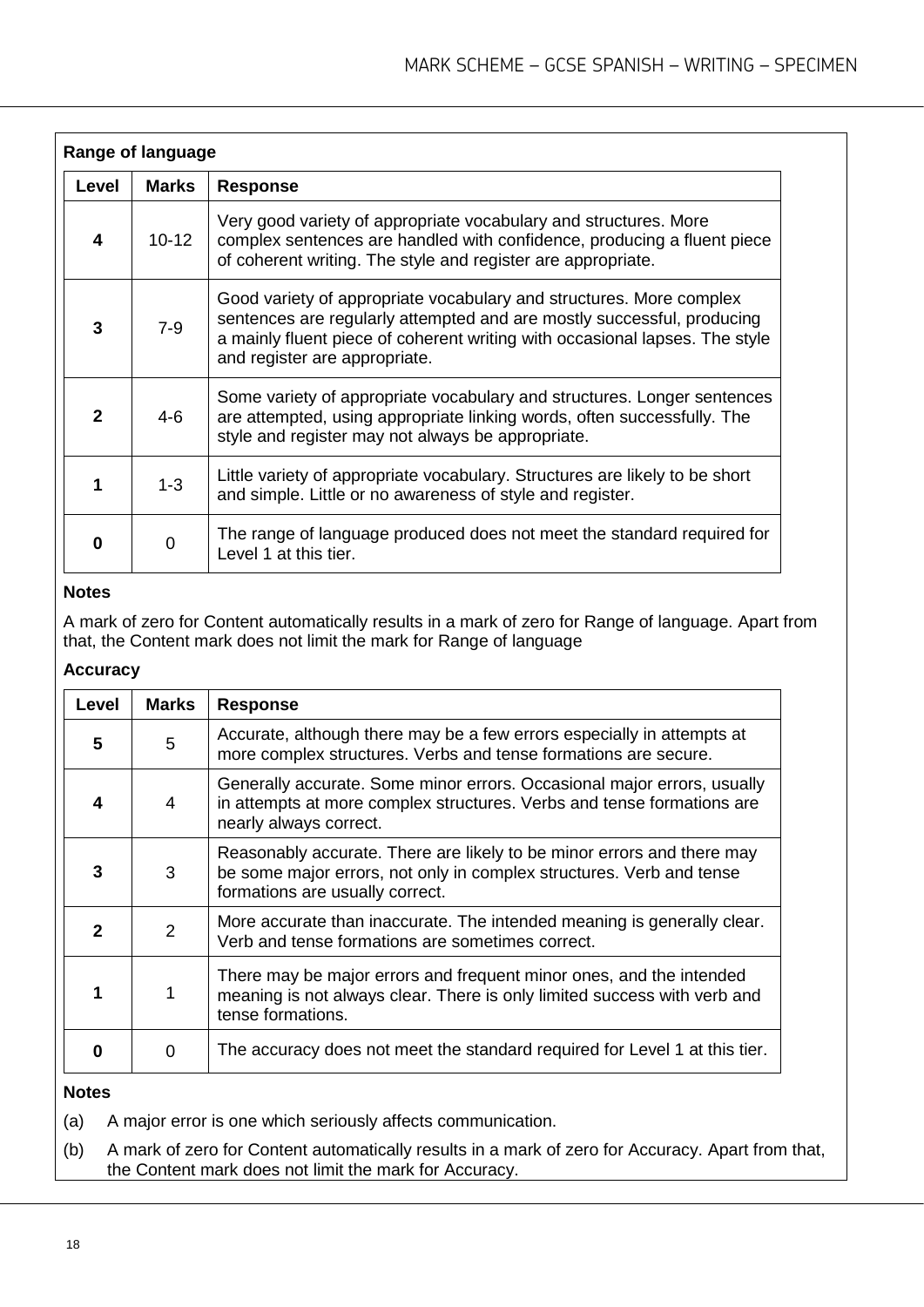The following indicative content is an example of the response that students may give to this question. It demonstrates a balanced coverage of the compulsory bullet points

| <b>Either</b> | Question<br>02.1 | This is a possible response (indicative content):                                                                                                                                                                                                                                                                                                                                                                                                                                                                                                                       |
|---------------|------------------|-------------------------------------------------------------------------------------------------------------------------------------------------------------------------------------------------------------------------------------------------------------------------------------------------------------------------------------------------------------------------------------------------------------------------------------------------------------------------------------------------------------------------------------------------------------------------|
|               |                  | El mes pasado fuimos a un parque de atracciones. Fue un día estupendo<br>porque no había muchas colas y las atracciones eran tan emocionantes que<br>lo pasamos bomba. Además, almorzamos en una hamburguesería que me<br>gustó mucho porque normalmente mis padres no me dejan comer allí. Al<br>volver a casa, vimos una película cómica que acababa de salir. Fue muy<br>divertida y todos nos reímos mucho.                                                                                                                                                         |
|               |                  | Tengo suerte porque, en general, estoy muy contento. Mis padres me<br>apoyan mucho y me escuchan si tengo problemas. También me llevo muy<br>bien con mis hermanos, pero mi hermana menor me molesta a veces.<br>Además, tengo muchos buenos amigos y siempre me dan buenos consejos.<br>Para mantenerme en forma hago deporte a veces, pero creo que debería<br>hacer más, ya que paso demasiado tiempo delante del televisor o jugando<br>en el ordenador. Suelo comer bien porque mi madre es buena cocinera y<br>prepara comidas nutritivas y sabrosas. (154 words) |
|               |                  | [32 marks]                                                                                                                                                                                                                                                                                                                                                                                                                                                                                                                                                              |
| or            | Question<br>02.2 | This is a possible response (indicative content):                                                                                                                                                                                                                                                                                                                                                                                                                                                                                                                       |
|               |                  | Los amigos son muy importantes. Mi mejor amigo, Tom, no se encontró muy<br>bien la semana pasada y compré una tarjeta que firmaron todos nuestros<br>compañeros de clase. Después, fui a su casa con un regalo, un CD de su<br>grupo favorito. Le gustó mucho. Además, la última vez que visitamos<br>Londres, mis padres dijeron que podía llevar a un amigo y, por supuesto,<br>Tom vino con nosotros. Fue un día muy divertido porque hizo sol y vimos<br>muchos sitios de interés.                                                                                  |
|               |                  | Si gano los cien euros, ya sé exactamente cómo los gastaría. Primero,<br>quiero comprarme un ipad, porque parecen estupendos y mi portátil ya no<br>funciona bien; es muy lento cuando navego en internet. Después, voy a<br>invitar a mi familia y a mi mejor amigo a cenar en un nuevo restaurante que<br>acaba de abrir en nuestra ciudad. Es un poco caro, pero la comida es<br>riquísima y lo pasaremos muy bien. (154 words)                                                                                                                                      |
|               |                  | $[32$ marks]                                                                                                                                                                                                                                                                                                                                                                                                                                                                                                                                                            |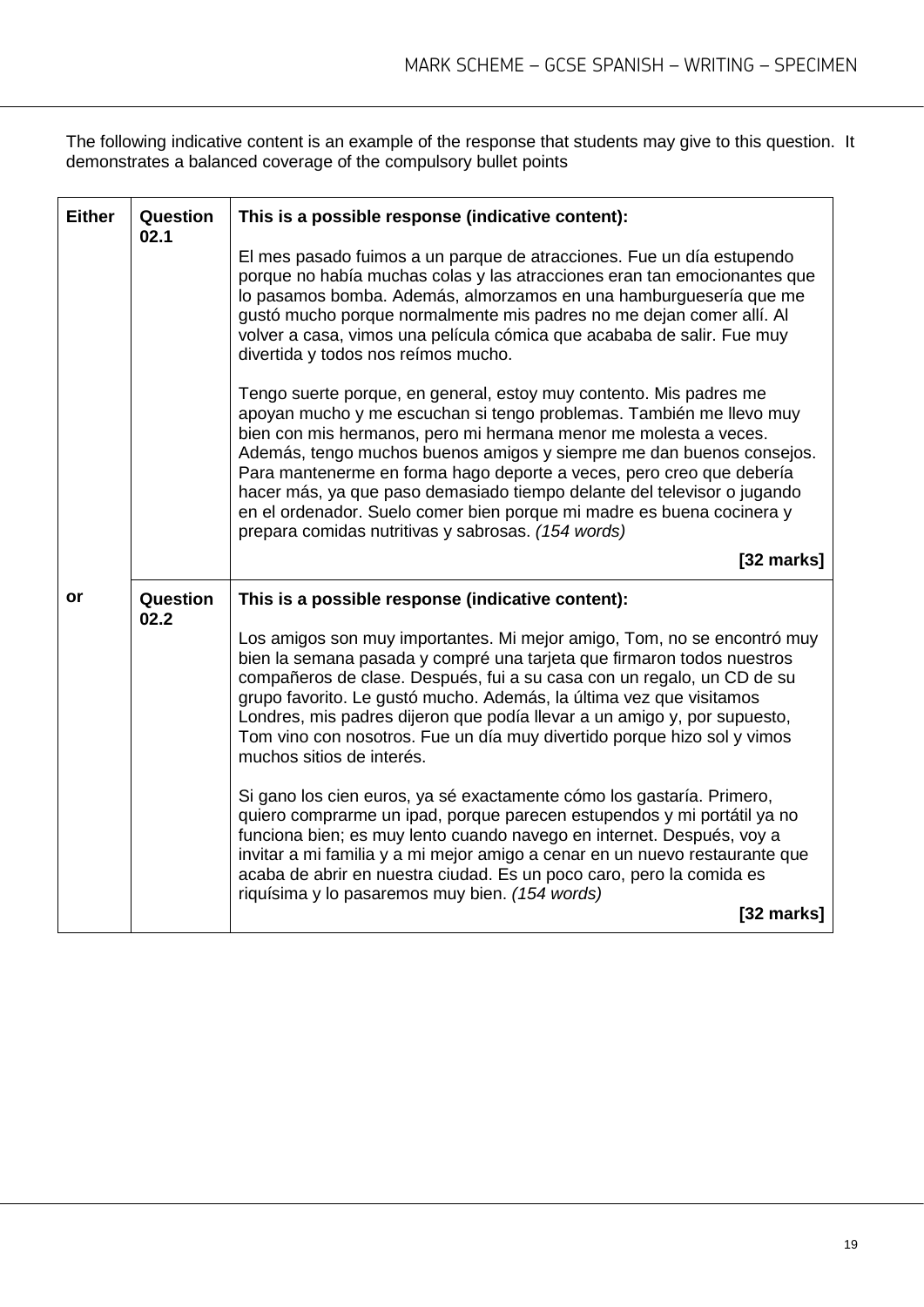However, there may be some imbalance in the coverage of the compulsory bullet points but, provided at least some coverage of both bullet points is evident, students will still have access to full marks where the other criteria are met. To exemplify this, the following alternative indicative content is provided.

| <b>Either</b> | Question<br>02.1 | La semana pasada fui a un concierto de mi grupo preferido, Bloc Party. Mis<br>amigos y yo llegamos a Manchester con suficiente tiempo para cenar en un<br>restaurante antes de irnos al teatro. La comida fue rica pero un poco cara. Al<br>llegar al concierto, me divertí mucho porque me gusta muchísimo su música<br>y tocaron todas sus mejores canciones. No creo que haya mejor cantante<br>que Kele y además toca la guitarra estupendamente. Bailé toda la noche y<br>canté tanto que me dolió la garganta por dos días. Además, vimos a los<br>artistas después de ver el concierto y firmaron mi entrada. ¡La he puesto en<br>la pared de mi habitación y no la voy a quitar nunca! Compraré su nuevo<br>álbum cuando salga en noviembre e iré a verlos de nuevo si puedo.<br>Soy una persona muy activa y tengo muchos intereses, así que llevo una<br>vida muy feliz. ¡Qué suerte tengo! (154 words)<br>[32 marks] |
|---------------|------------------|---------------------------------------------------------------------------------------------------------------------------------------------------------------------------------------------------------------------------------------------------------------------------------------------------------------------------------------------------------------------------------------------------------------------------------------------------------------------------------------------------------------------------------------------------------------------------------------------------------------------------------------------------------------------------------------------------------------------------------------------------------------------------------------------------------------------------------------------------------------------------------------------------------------------------------|
| or            | <b>Question</b>  |                                                                                                                                                                                                                                                                                                                                                                                                                                                                                                                                                                                                                                                                                                                                                                                                                                                                                                                                 |
|               | 02.2             | Mi amiga, Sarah, no está muy contenta porque no se lleva muy bien con sus<br>padres de momento. Por eso voy a visitarla a menudo y trato de charlar con<br>ella y le cuento chistes.                                                                                                                                                                                                                                                                                                                                                                                                                                                                                                                                                                                                                                                                                                                                            |
|               |                  | Si gano el concurso, tengo dos ideas para gastar el dinero y no puedo<br>decidirme. Primero, me gustaría ir a Londres a visitar a mis abuelos y<br>comprarles algo. No veo mucho a mis abuelos porque viven lejos y ya sé que                                                                                                                                                                                                                                                                                                                                                                                                                                                                                                                                                                                                                                                                                                   |
|               |                  | les gusta tanto cuando voy a verles. Podré llevarles a almorzar en un<br>restaurante del barrio que les gusta mucho. Alternativamente, pienso en                                                                                                                                                                                                                                                                                                                                                                                                                                                                                                                                                                                                                                                                                                                                                                                |
|               |                  | comprarme un nuevo teléfono móvil porque el mío se rompió hace poco y                                                                                                                                                                                                                                                                                                                                                                                                                                                                                                                                                                                                                                                                                                                                                                                                                                                           |
|               |                  | estoy perdida sin mi móvil. Con esperanza, mi madre me comprará el móvil                                                                                                                                                                                                                                                                                                                                                                                                                                                                                                                                                                                                                                                                                                                                                                                                                                                        |
|               |                  | porque le gusta poder contactarme cuando salgo para estar segura de que<br>estoy sana y salva. ¡Por eso, voy a hablar con mi madre y ver a mis abuelos!                                                                                                                                                                                                                                                                                                                                                                                                                                                                                                                                                                                                                                                                                                                                                                         |
|               |                  | $(155$ words)                                                                                                                                                                                                                                                                                                                                                                                                                                                                                                                                                                                                                                                                                                                                                                                                                                                                                                                   |
|               |                  | [32 marks]                                                                                                                                                                                                                                                                                                                                                                                                                                                                                                                                                                                                                                                                                                                                                                                                                                                                                                                      |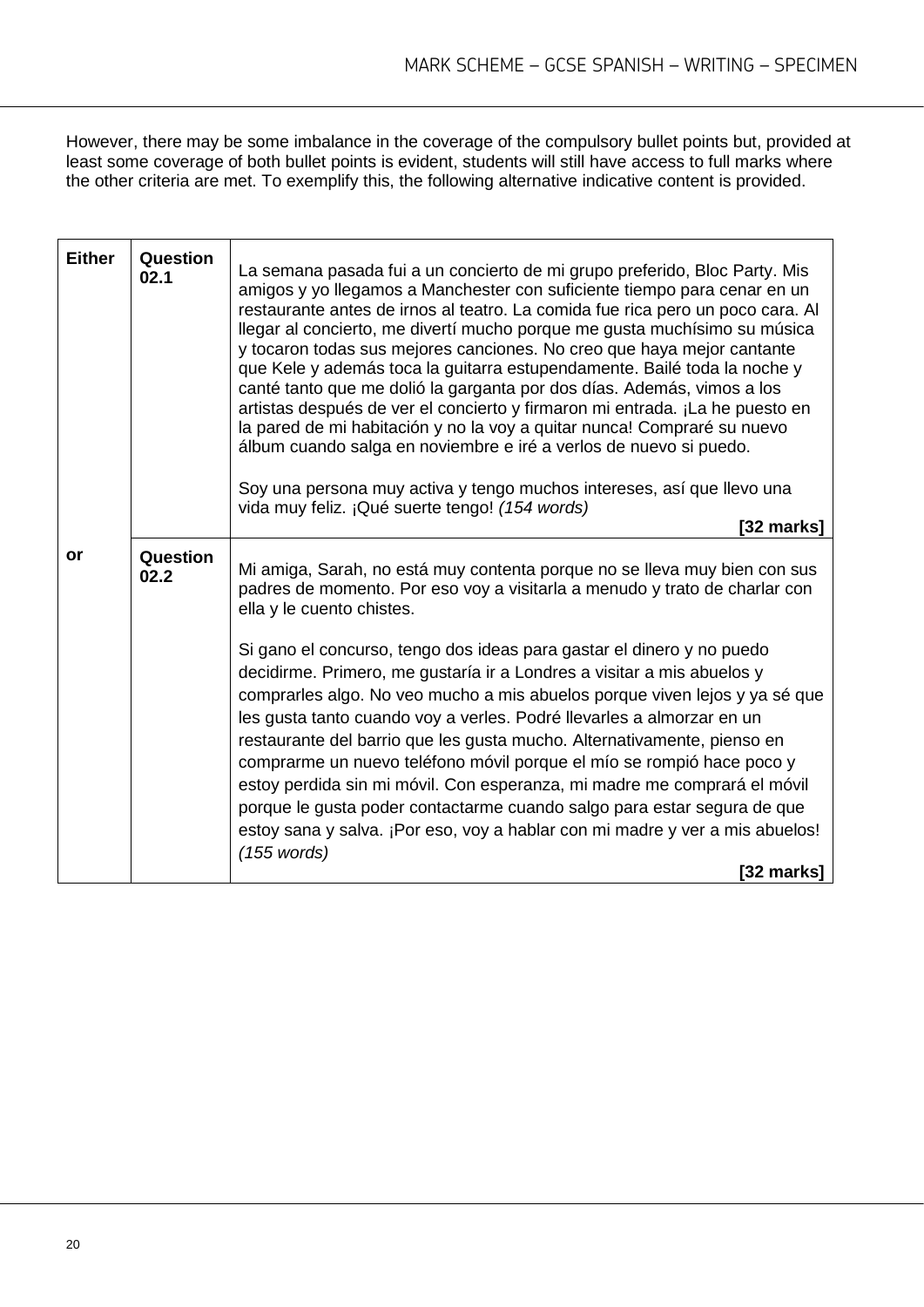The translation is assessed for Conveying key messages (6 marks) and Application of grammatical knowledge of language and structures (6 marks) as specified in the criteria below. The maximum mark is 12. When awarding the marks the student's response across the passage should be considered as a whole.

# **[12 marks]**

| Level        | <b>Marks</b> | <b>Response</b>                                                           |
|--------------|--------------|---------------------------------------------------------------------------|
| 6            | 6            | All key messages are conveyed.                                            |
| 5            | 5            | Nearly all key messages are conveyed.                                     |
| 4            | 4            | Most key messages are conveyed.                                           |
| 3            | 3            | Some key messages are conveyed.                                           |
| $\mathbf{2}$ | 2            | Few key messages are conveyed.                                            |
|              |              | Very few key messages are conveyed.                                       |
|              | 0            | The content does not meet the standard required for Level 1 at this tier. |

#### **Conveying key messages**

#### **Application of grammatical knowledge of language and structures**

| Level          | <b>Marks</b>   | <b>Response</b>                                                                        |
|----------------|----------------|----------------------------------------------------------------------------------------|
| 6              | 6              | Excellent knowledge of vocabulary and structures; virtually faultless.                 |
| $5\phantom{1}$ | 5              | Very good knowledge of vocabulary and structures; highly accurate.                     |
| 4              | 4              | Good knowledge of vocabulary and structures; generally accurate.                       |
| 3              | 3              | Reasonable knowledge of vocabulary and structures; more accurate than<br>inaccurate.   |
| $\mathbf{2}$   | 2              | Limited knowledge of vocabulary and structures; generally inaccurate.                  |
| 1              | 1              | Very limited knowledge of vocabulary and structures; highly inaccurate.                |
| 0              | $\overline{0}$ | The language produced does not meet the standard required for Level 1<br>at this tier. |

#### **Notes**

A mark of zero for Conveying key messages automatically results in a mark of zero for Application of grammatical knowledge of language and structures, but apart from that, the Conveying key messages mark does not limit the mark for Application of grammatical knowledge of language and structures.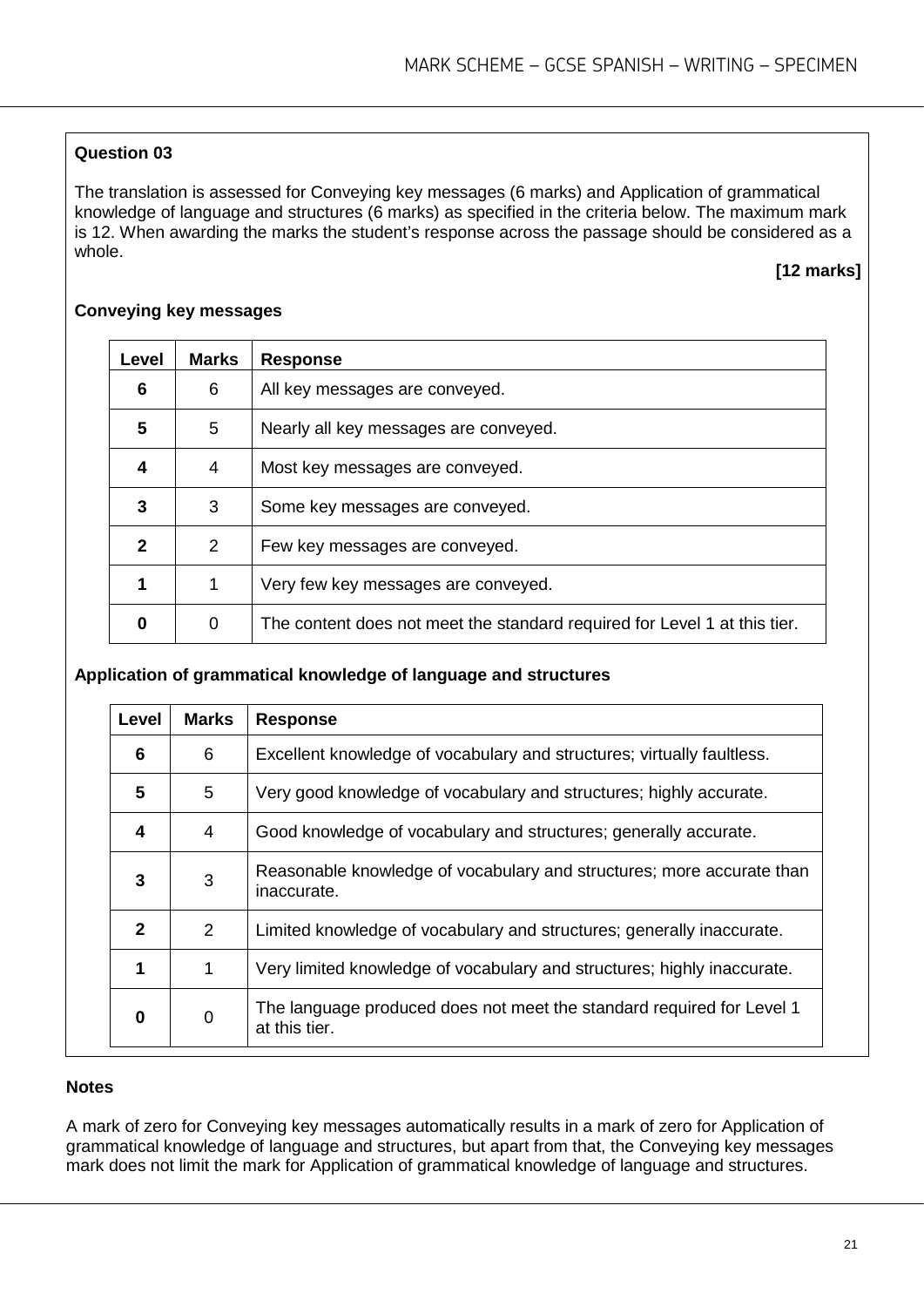I went to the cinema yesterday and I did not do my homework. Now I cannot visit my grandparents' house because I have to study. They live in a city where there is a lot to do. I like to go shopping there. The shops are better. I want to buy a mobile phone. I am going to look on the Internet.

#### **Indicative content**

The following indicative content is an example of a response which would be awarded full marks.

Fui al cine / Visité el cine ayer y no hice mis deberes / mis tareas. Ahora no puedo visitar / ir a la casa de mis abuelos porque tengo que / debo estudiar. Viven en una ciudad donde hay mucho que hacer. Me gusta ir de compras allí. Las tiendas / Los comercios son mejores. Quiero comprar un (teléfono) móvil. Voy a mirar / ver / buscar en Internet.

Other reasonable alternative translations will also be accepted.

#### **Exemplification of mark scheme**

To exemplify the marking criteria for *Conveying key messages* and *Application of grammatical knowledge of language and structures*, a range of exemplar student responses have been provided below with a commentary.

#### **Student 1**

Fuí al cine ayer y no hize mis deberes. Ahora no puedo visitar la casa de mis abuelos porque tengo que estudiar. Viven en una cuidad donde hay mucho hacer. Me gusta ir de compras allí. Las tiendas son mejor. Quiero comprar un movil. Voy a mirar en el Internet.

# Conveying key messages = **6 marks**

Application of grammatical knowledge of language and structures = **5 marks**

All key messages are conveyed, albeit with some minor slips with accents and spellings. As such, the response is highly accurate with a very good knowledge of vocabulary and structures but not virtually faultless.

#### **Student 2**

Fui al cine ayer y no hago mi tareas. Ahora no puedo visitar mi abuelos porque tengo estudiar. Viven en una ciudad donde es mucho hacer. Gusto comprar en la ciudad. Las tiendas es mejor. Compro un móvil. Voy ver en Internet.

Conveying key messages = **5 marks** Application of grammatical knowledge of language and structures = **3 marks**

Nearly all key messages are conveyed, despite a number of errors (tense, possessives, verb forms and adjectival agreements). There is a reasonable knowledge of vocabulary. As such, the piece is more accurate than inaccurate.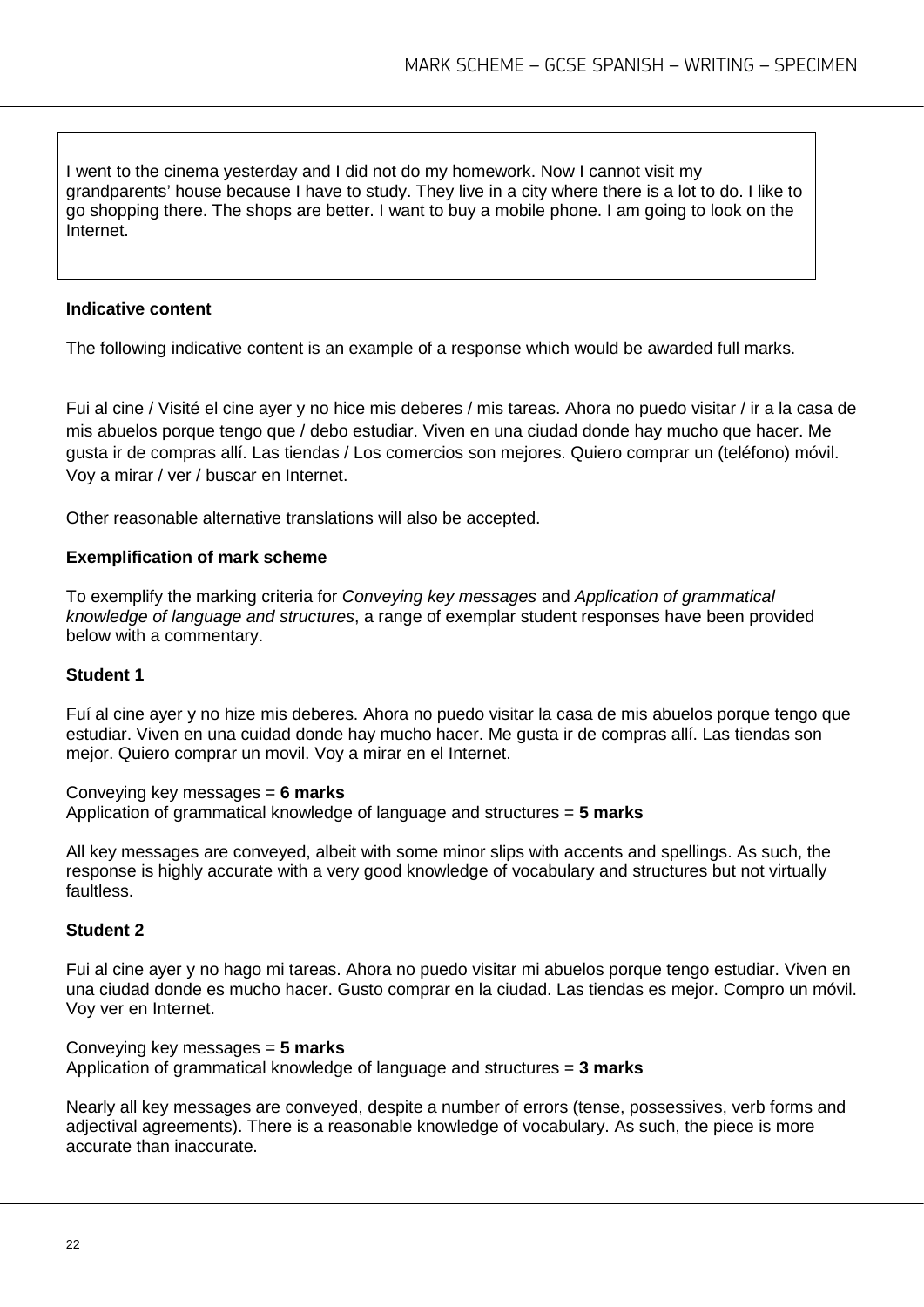# **Student 3**

Fuí al cine hier y no hice mis deberes. Ahora no voy a visitar a mis abuelos porque es importante estudiar. Viven en una ciudad donde hay muchas actividades. Me gusta visitar tiendas en la ciudad porque son mayores. Quiero comprar un móvil. Voy a comprar el móvil en Internet.

#### Conveying key messages = **4 marks**

Application of grammatical knowledge of language and structures = **4 marks**

The student has re-worded some of the messages so that most of (rather than all / nearly all) the key messages are conveyed. Nevertheless, the piece is generally accurate with a good knowledge of structures and only two items of vocabulary are incorrect.

#### **Student 4**

Fue al cine y no hice mi homework. Ahora no visitar la casa de mis abuelos por que tengo estudiar. Vivo en un ciudad donde hay mucho hacer. Me gustan comprar allí. Los shops son más bueno. Quiro un movil. Voy miro en internet.

Conveying key messages = **3 marks** Application of grammatical knowledge of language and structures = **2 marks**

Some key messages are conveyed but there is limited knowledge of vocabulary and structures: there are errors in every sentence, hence the response is generally inaccurate.

#### **Student 5**

Voy cinema sábado. Yo no hacer deberes. Yo no visitar mis grandpadres. Yo tengo estudiar. Ellos vivir una …… con muchas cosas. Yo mi gusta shopping. Las tiendas es bueno. Yo comprar un movil en el internet.

Conveying key messages = **2 marks** Application of grammatical knowledge of language and structures = **1 mark**

Few key messages are conveyed and there is very limited knowledge of vocabulary (English words, made-up word, gap) and structures (tense errors, inappropriate infinitives, no connectives); the response is highly inaccurate.

#### **Student 6**

Fui cine ayer …… No a mi casa de abuelos por que have to estudiar. Vivir en pueblo donde mucho to do. Mi gusta comprar. Shops son buenos. Ver movil en internet.

Conveying key messages = **1 mark** Application of grammatical knowledge of language and structures = **1 mark**

Very few key messages are conveyed: *fui cine* conveys something of the task, as does *mi gusta comprar*  and we have some idea of seeing a mobile phone on the internet. There is a very limited knowledge of vocabulary (gaps, English words) and structures (verbs in infinitives - though *fui is accurate* and *mi gusta* almost so), but overall the response is highly inaccurate.